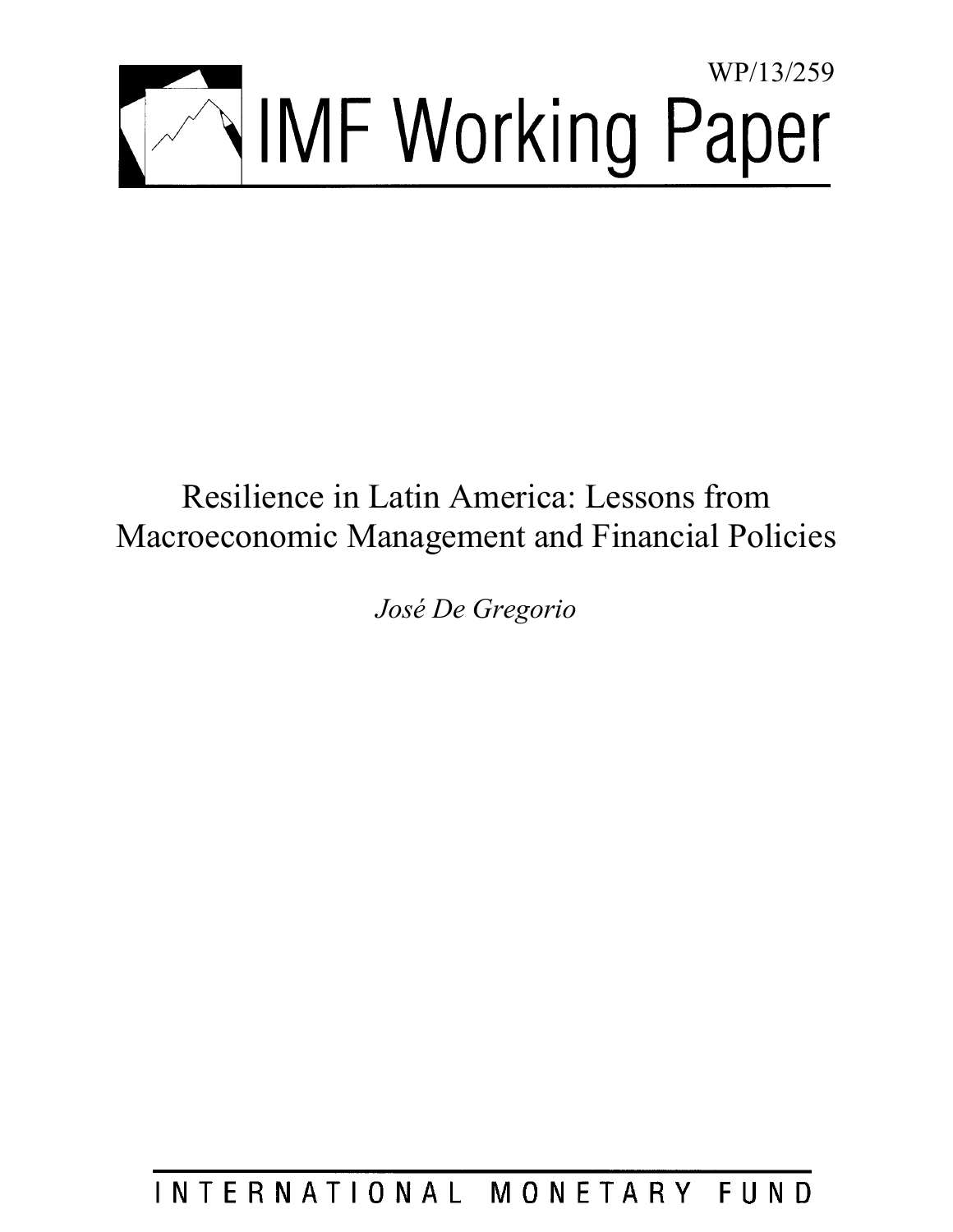## **IMF Working Paper**

#### Research Department

#### Resilience in Latin America: Lessons from Macroeconomic Management and Financial Policies<sup>1</sup>

#### **Prepared by José De Gregorio**

Authorized for distribution by Stijn Claessens

December 2013

**This Working Paper should not be reported as representing the views of the IMF.**  The views expressed in this Working Paper are those of the author(s) and do not necessarily represent those of the IMF or IMF policy. Working Papers describe research in progress by the author(s) and are published to elicit comments and to further debate.

#### **Abstract**

This paper analyzes the unprecedented resilience of Latin American countries to the global financial crisis. It argues that sound macroeconomic conditions, which allowed an unusual monetary and fiscal expansion, exchange rate flexibility, a strong and well-‐regulated financial system, high level of reserves, and a bit of luck coming from very high terms of trade, were central to good economic performance. Persevering along the road of strong macroeconomic and financial policies is necessary, but not sufficient, to go from recovery to sustained growth.

JEL Classification Numbers: E52, E58, E60, F31, F41

Keywords: Latin America, macroeconomic management, financial policies, resilience

Author's E-Mail Address: *jdegregorio@fen.uchile.cl* 

<sup>&</sup>lt;sup>1</sup> This paper was prepared for the IMF Conference on *Financial Crises: Causes, Consequences and Policy Responses*, Washington D.C., September 2012. I am very grateful to Stijn Claessens and Kevin Cowan for very useful comments and discussions, and to José Tomás De Gregorio and Bastián Gallardo for valuable research assistance.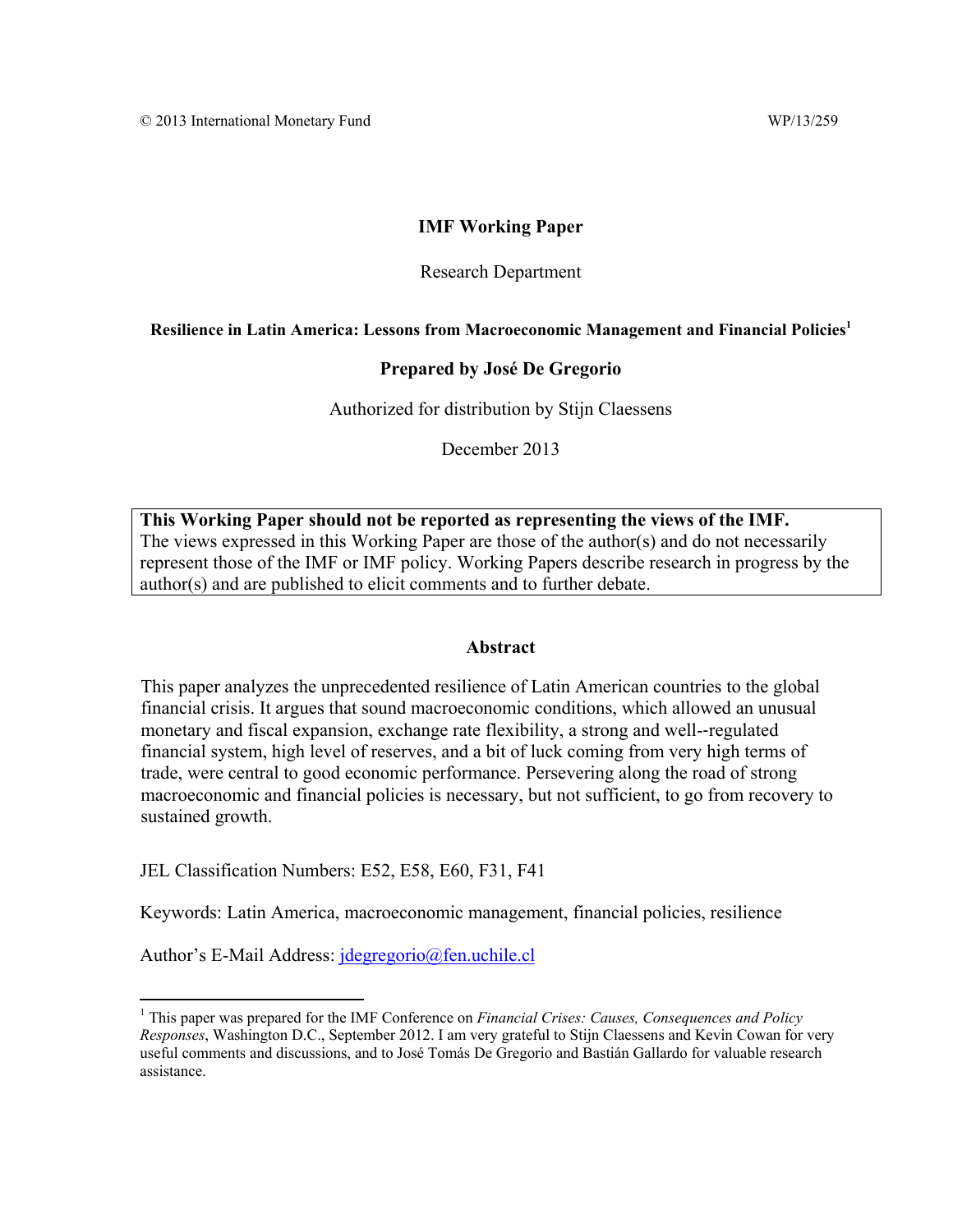| Contents                                                               | Page |
|------------------------------------------------------------------------|------|
|                                                                        |      |
|                                                                        |      |
|                                                                        |      |
|                                                                        |      |
|                                                                        |      |
| Figure                                                                 |      |
|                                                                        |      |
|                                                                        |      |
|                                                                        |      |
|                                                                        |      |
|                                                                        |      |
|                                                                        |      |
|                                                                        |      |
| 8. Quarterly Change in Cross-Border Claims on Latin America and Asia22 |      |
|                                                                        |      |
|                                                                        |      |
|                                                                        |      |
|                                                                        |      |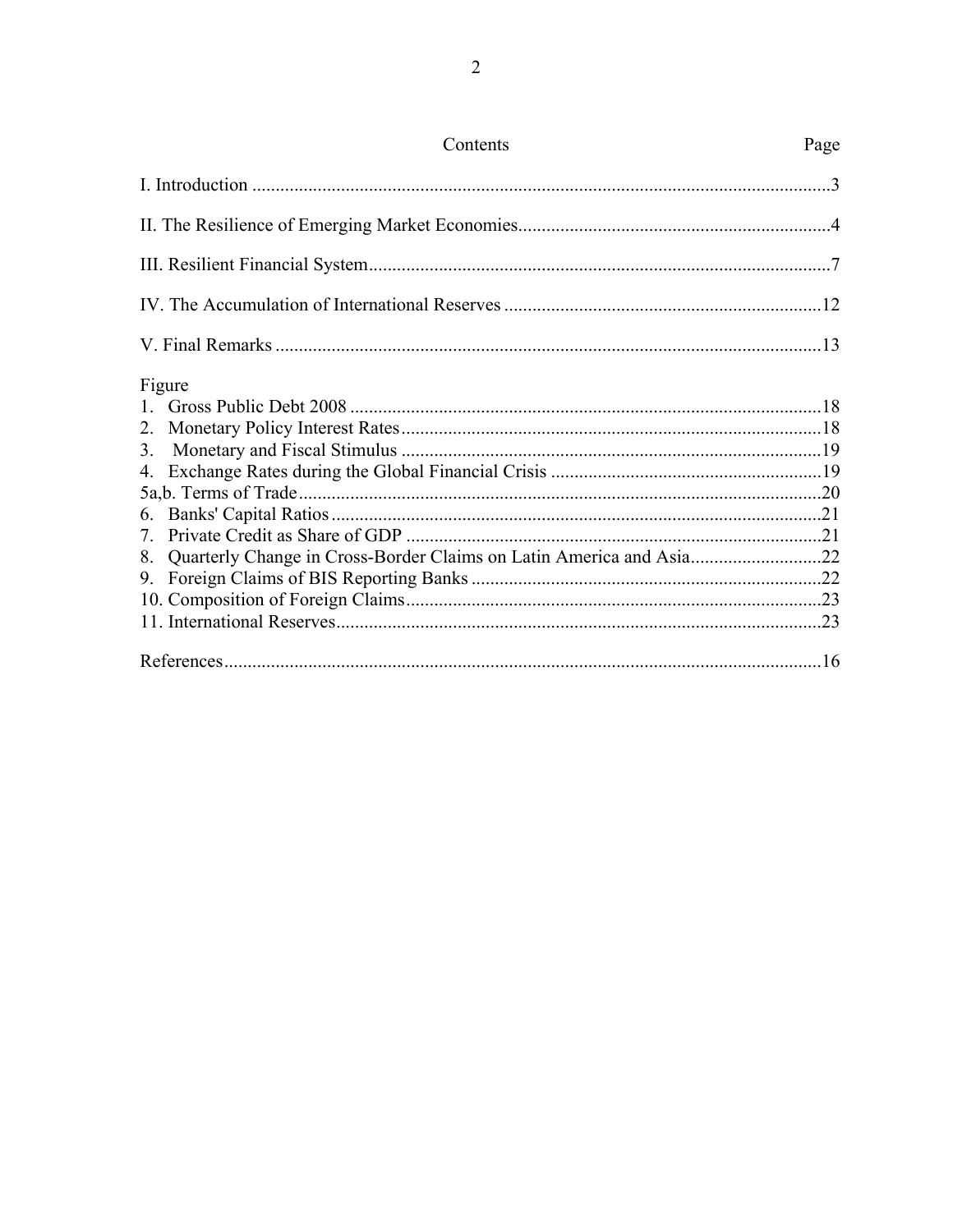#### **I. INTRODUCTION**

Imagine a really big global crisis, second only to the Great Depression. What would be its impact on emerging market economies, in particular Latin America? If this question had been asked ten years ago, the unanimous answer would have been "disaster." Actually the crisis happened, but it was not a disaster in emerging markets. Indeed, emerging market economies (EMEs) around the world suffered with the crisis, some of them had quite sizable contractions, but overall the damage was limited and the recovery was very strong. Therefore, an appropriate answer today to the above question would be "bad, but disaster, no."

The purpose of this paper is to examine the resilience of emerging market economies, with particular attention to Latin America.<sup>2</sup> As I will argue below, this is the reward for good macroeconomic and financial policies, which allowed a significant monetary and fiscal expansion in the context of a resilient financial system.

To tackle this issue, one could do panel regressions on determinants of economic performance to gauge the main factors behind the recent economic success of emerging markets. Some recent, interesting work I will discuss below has pursued this route. However, I think this kind of work has some limitations. For one, the sample is still too short. Indeed, much better evidence will be gathered once a full business cycle has taken place. Now, what the evidence may by capturing is the deepness of the contraction and the speed of a still incomplete recovery. For another, dependent variables tend to be too blunt. The econometric work should be complemented with a more detailed analysis of particular cases, since there are institutional nuances and differences among apparently similar polices that statistical work cannot distinguish. This is what I plan to do in this paper exploring the resilience of emerging market economies to the global financial crisis.

The focus of this paper is on Latin America. However, there are issues that go beyond the region and are similar and relevant for the entire emerging world. Indeed, in several parts I will refer more generally to emerging market economies, and present evidence for a wider set of countries. This also allows placing the Latin America experience in a broader perspective.<sup>3</sup>

This paper follows with a discussion on the main factors that explain the success of emerging market economies. In particular it focuses on macroeconomic policies, exchange rate flexibility, and good luck. The next section is devoted in greater detail to the resilience of the

<sup>&</sup>lt;sup>2</sup> A more detailed analysis, which also discusses the heterogeneity of macroeconomic policies in the region as well recent developments, is contained in De Gregorio (2014).

<sup>&</sup>lt;sup>3</sup> For the purpose of limiting the number of countries I work with Argentina, Brazil, Chile, Colombia Mexico, Peru, Uruguay and Venezuela. In some cases I exclude countries with no data available, which in this paper happens occasionally for Venezuela and Uruguay. For the case of Asia I consider the Korean Rep., India, Indonesia, Malaysia, the Philippines, and Thailand. For emerging Europe I consider the Czech Republic, Hungary, Latvia, Lithuania, Poland and Romania.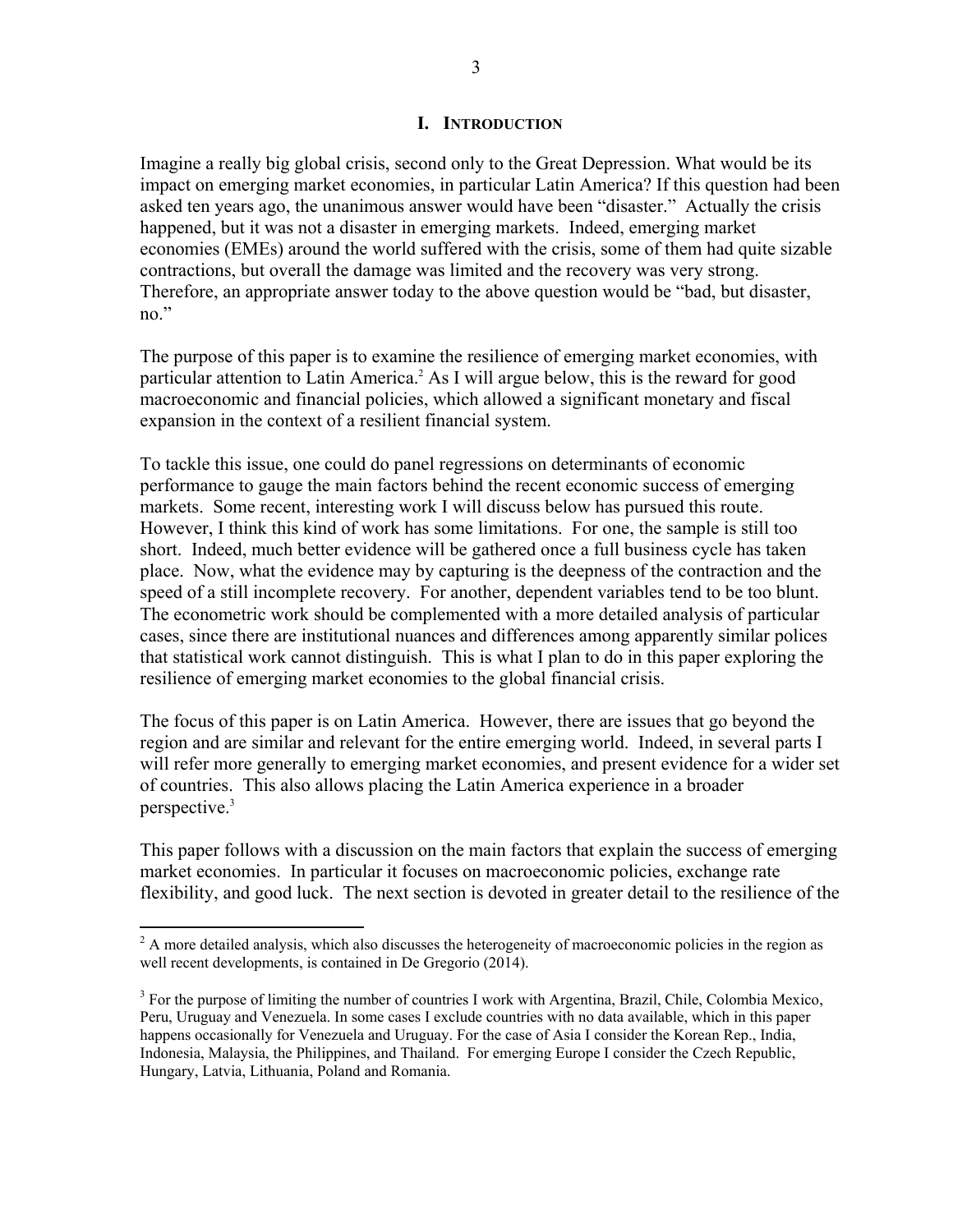financial system. Next is a discussion on international reserves, which are another factor that made emerging markets more resilient. The paper concludes with some final remarks.

# **II. THE RESILIENCE OF EMERGING MARKET ECONOMIES**

Emerging markets, and in particular Latin American economies, were very resilient to the global financial crisis. Most of them suffered recessions, the others severe economic slowdown. But the effects of the crisis were much milder than traditional adjustment after global recessionary shocks. The recovery, in turn, has been very strong. Now that economies are fully recovered, and GDP has reached levels consistent with full capacity utilization, and even more in some cases, new challenges appear.

There are a number of factors that help explain this performance, and in this section I will briefly discuss some of them, leaving the others for the next sections. The main factors behind this unprecedented performance have been:

- 1. Good initial macroeconomic conditions which allowed strong monetary and fiscal stimulus.
- 2. A cornerstone of the macroeconomic framework was exchange rate flexibility. As flight to safety took place, currencies of emerging market economies depreciated sharply, eliminating incentives for speculation against them. The fear of floating of many other previous experiences was over. Flexibility has not been extreme, as several countries have used a combination of exchange rate intervention and capital controls to mitigate the appreciation of their currencies.
- 3. Good luck. Before the crisis, EMEs faced very good international conditions to expand exports. Latin American countries, most of them being exporters of primary commodities, enjoyed very good terms of trade as commodity prices skyrocketed during the second half of the 2000s. After a sharp decline in commodity prices during the crisis they bounced back to very high levels, which persist to this day.
- 4. Strong, well regulated, and fairly simple financial systems. The exchange rate depreciation did not cause a financial collapse and financial systems were able to resume lending as soon as conditions improved.
- 5. High levels of international reserves. This has been one of the few explanatory variables found to be relevant in potential explanations of why EMEs performed well during the crisis. Regardless of the reason to accumulate foreign assets, high levels of reserves played an important role as a deterrent of attacks on the currency and fear of foreign insolvency. They reduced the probability of a sudden stop. They also provided a cushion, although not used massively, to potential lack of foreign financing.

In this section I will focus on points 1 to 3, while the next section will be devoted to the financial sector, and the following to reserves accumulation.

The ability to conduct expansionary macroeconomic policies hinged upon the sound initial macroeconomic conditions that EMEs faced. Fiscal accounts were, as ever, healthy. Levels of public debt were relatively low. Countries that had a windfall gain from high terms of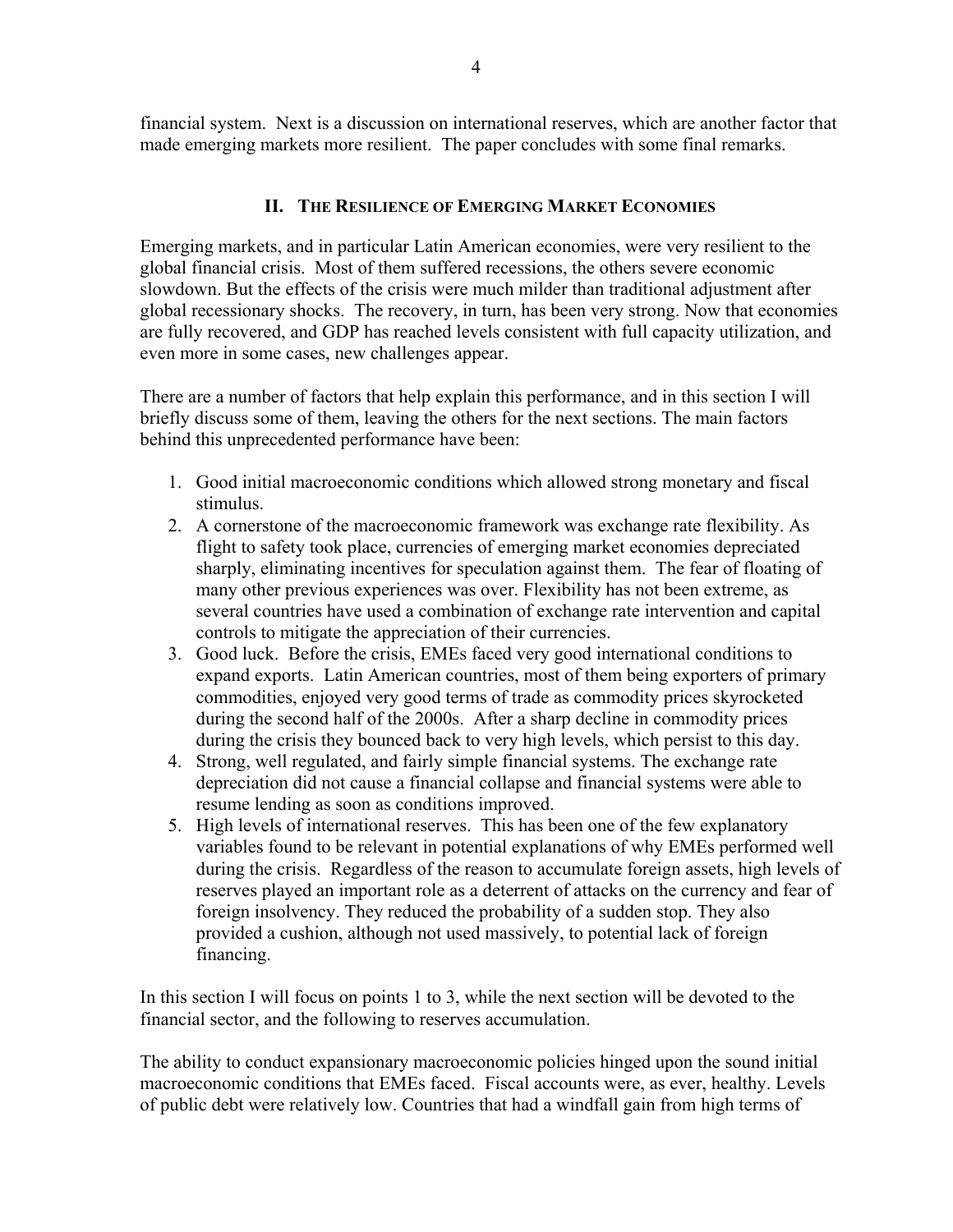trade saved before the crisis, having resources to spend during the downturn. Other countries were able to borrow to finance their fiscal expansions.

On the monetary side, the control of inflation was key to allow for monetary loosening. Despite the sharp rise of commodity prices during the buildup of the crisis, which lead to increases in inflation, the subsequent slowdown put enough downward pressure on inflation to leave room for cutting down interest rates. The response of inflation to exchange rate developments was much more muted than in previous episodes, and this was much due to exchange rate flexibility that reduced the pass-through from exchange rates to inflation.<sup>4</sup>

Figure 1 shows the levels of public debt in Latin American economies, which were not only historically low, but declined in the years previous to the crisis. Argentina and Brazil have debts close to 60 percent of GDP, while the rest have levels below those of the other emerging markets, and, of course, much below the levels of advanced economies.

The actions of fiscal policy during the crisis were in sharp contrast with the traditional policy responses of Latin American countries to recessionary shocks coming from abroad. In the past, authorities used to rely on monetary and fiscal tightening. Fiscal policy usually had to be contractionary, not because of bad judgment, but because there was no space to expand fiscal policy. Creditworthiness deteriorated during periods of bad external conditions and the ability to finance the budget was severely impaired. Therefore, liquidity constraints became binding, forcing a fiscal adjustment. This gave origin to procyclical fiscal policies, which followed a simple rule that can be summarized as "spend as much as you can finance."5

In previous external crises monetary policy was usually tightened because of fear of depreciation. The potential inflationary and financial repercussions of the weakening of the currency were so pervasive that authorities were very reluctant to allow a full exchange rate adjustment, and defended the parity with high interest rates. This was due to a large extent to rigidities in the exchange rate regime that induced currency mismatches in the corporate sector and a high response of price setters to infrequent changes in the exchange rate.<sup>6</sup>

In contrast, during the global financial crisis countries such as Brazil, Chile, Colombia, Mexico and Peru cut rates to historical lows. Although in most cases they have been raised, they still have not returned to the pre-crisis levels (Figure 2). From a comparative perspective, the monetary and fiscal expansions of Latin American countries, as well as Asian countries, were quite sizable (Figure 3). In Latin America the monetary stimulus was relatively large. Chile had one of the largest fiscal stimuli, owed to large fiscal resources

1

<sup>&</sup>lt;sup>4</sup> For further discussion on exchange rate flexibility and declining pass-through, see De Gregorio and Tokman (2007).

 $\frac{1}{5}$  Frankel et al. (2011) provide a recent empirical investigation of the procyclicality of fiscal policies in emerging markets. Their analysis takes decades as periods, so it cannot distinguish the cyclicality of the budget during the crisis. However, they still find for the period 2000-2009 countries graduating from procyclicality.

<sup>&</sup>lt;sup>6</sup> There is some evidence that even in periods previous to the floating of exchange rates the corporate sector was quite matched in terms of assets and liabilities in foreign currency. Therefore, the fear of a financial crisis after a depreciation may have been unfounded. For the case of Chile, see Cowan et al. (2005).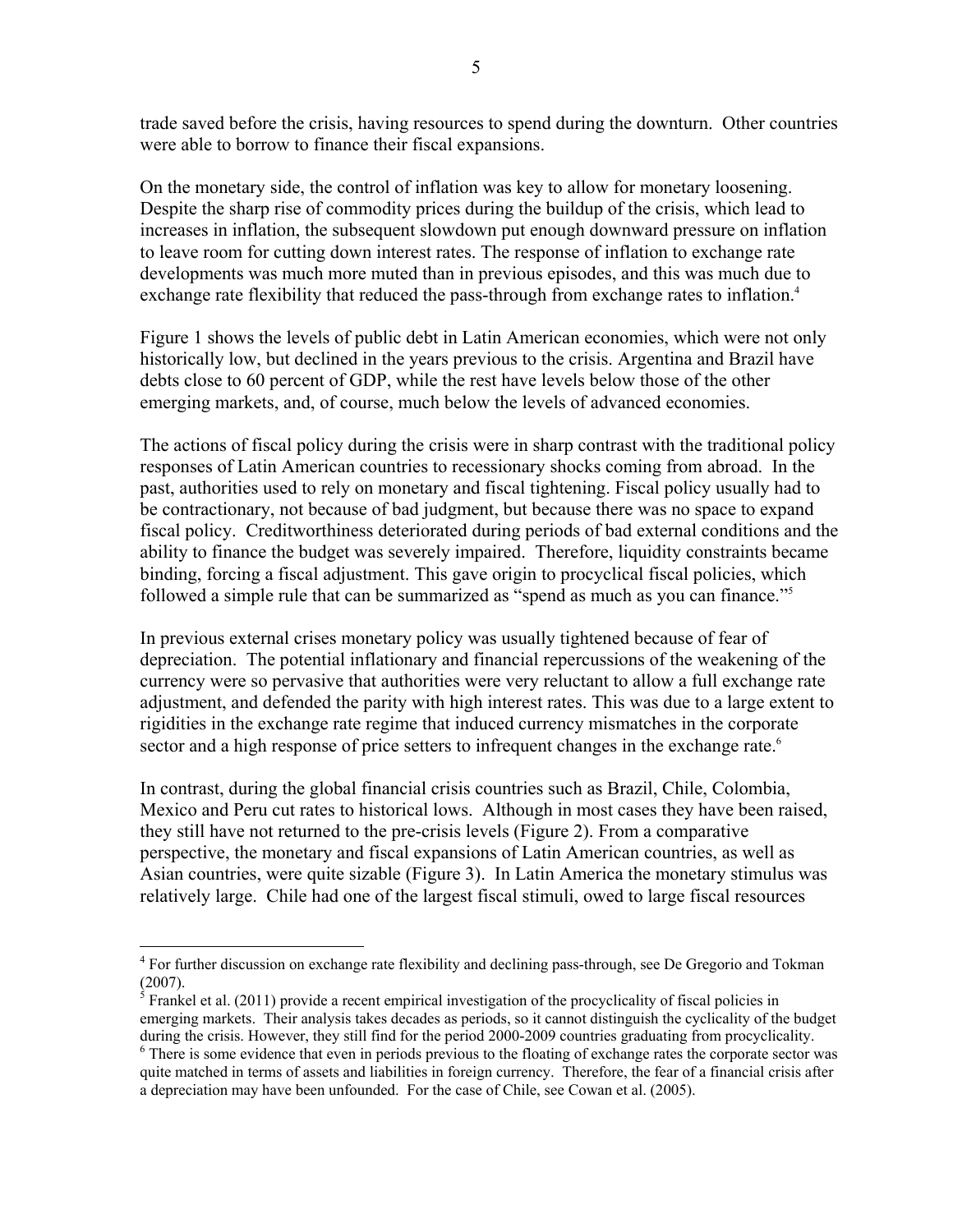available in the sovereign wealth funds built up during the copper price boom that preceded the crisis.

Most Latin American countries use flexible inflation targets to conduct monetary policy. Although in many advanced economies this strategy has been questioned for ignoring financial factors, they were essential in allowing for sharp, credible and effective monetary expansions. Indeed, recent evidence has shown that since August 2008 inflation targeting regimes have had a positive effect on post-crisis economic performance (de Carvalho Filho, 2010). This should come as no surprise, since monetary policy played a secondary role during the crisis, being mainly the result of severe financial dislocations. Therefore, countries with sound financial systems were able to engineer large expansionary policies.

Previous to the global financial crisis, the problem with monetary policy was precisely to deviate from pursuing price stability. In the U.S., when bubbles burst, monetary policy was loosened in order to provide a safety net to the financial system. This strategy of letting the bubble grow and mopping the mess after it burst was the so-called Greenspan put. This was a key ingredient to bubble formation. The collapse of the housing bubble was so large, that the Greenspan put was ineffective. Here we can draw a parallel with emerging markets' old tradition of managing exchange rates. Permanent promises of exchange rate stability, which set bounds to asset prices on the way up when the currency appreciated and on the way down when currencies depreciated, induced currency mismatches in the private sector. The fear of floating provided an implicit insurance against sharp currency fluctuations and reduced private sector incentives to hedge currency exposure. In contrast, the period of floating exchange rates has been also characterized by the development of the foreign exchange forward markets.7

Exchange rate flexibility played a crucial role to dampen the adjustment. At the height of the crisis, currencies in Latin America depreciated sharply, and the financial systems were able to accommodate the depreciation without untenable stress. In a period of few months, depreciations were about 60 percent, something not seen before (Figure 4). The figure shows that this happened not only in Latin America, but also in Asia. The depreciation responded to fundamentals, under the prospects that emerging markets could be hit disproportionately by the crisis. As this did not happen, currencies strengthened again. But also, the search for safe havens resulted in a depreciation of more risky and less liquid emerging markets' assets. The fact that exchange rates adjusted abruptly reduced incentives to speculate against further weakening. The war chest that reserves provided was an additional factor that helped exchange rates to adjust without major disruptions.

Finally, emerging market economies also faced very good external conditions. This is the good luck component of the resilience. The rapid growth of the developing world, in particular China, generated strong demand for exports from developing countries. In the case of Latin America, on top of the greater market access, several countries, being primary

 $\overline{a}$ 

<sup>&</sup>lt;sup>7</sup> See De Gregorio and Tokman (2007). In the context of the Greenspan put, this point was raised more than ten years ago by Miller et al. (2002).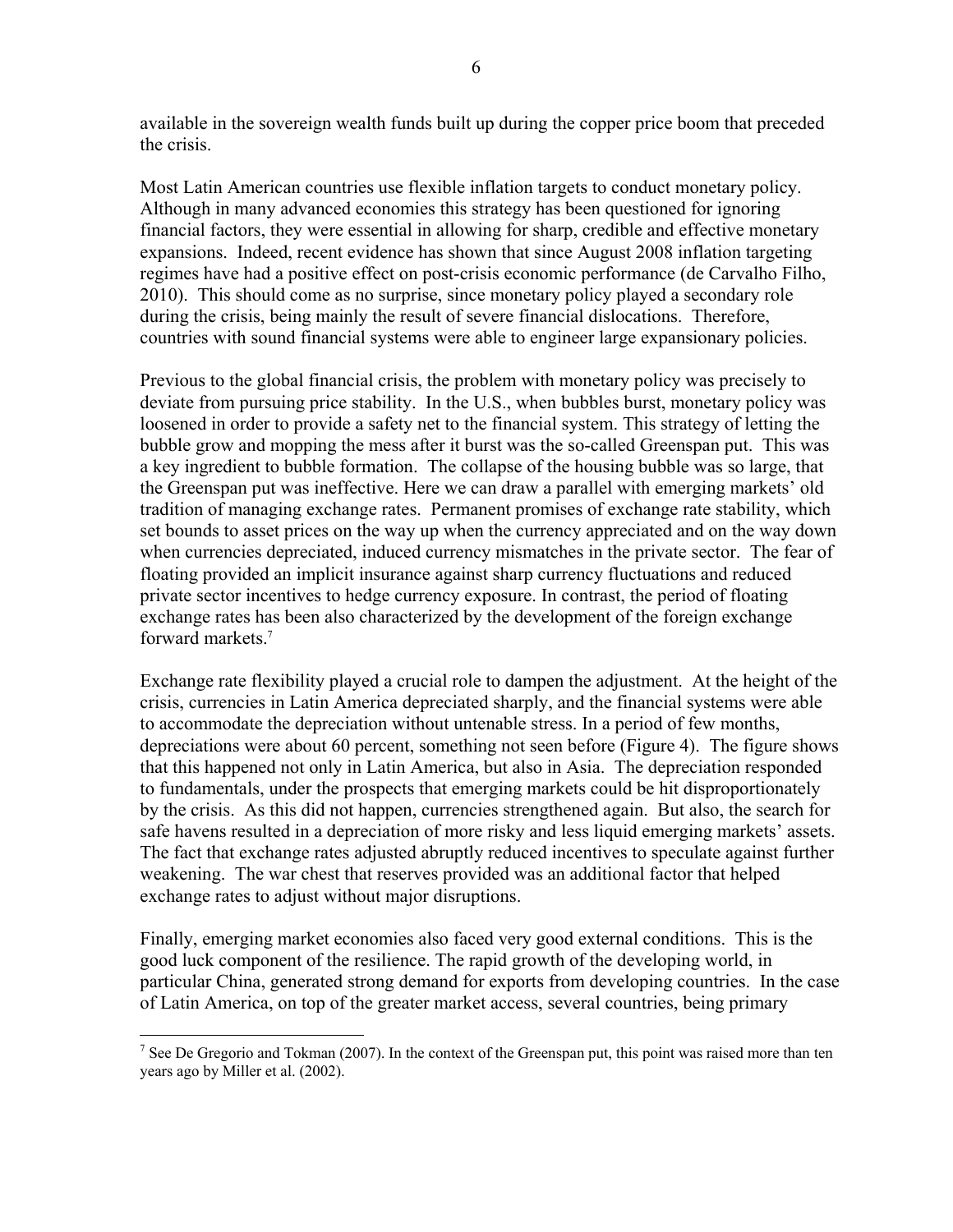commodity exporters, enjoyed significant terms of trade gains. This did not happen in Asia, where terms of trade were stable, owing much to their broad industrial production base. Figure 5 shows the evolution of the terms of trade in panel (a) during the last decade. In panel (b) the bar corresponds to the range between the minimum and maximum levels for the period 1980-2010, and the figure shows the last data and the average for the period 2000- 2005. Every country, with the exception of Mexico and Uruguay, enjoyed significant gains during recent years.

Indeed, one of the main risk factors in Latin America is a decline in the terms of trade. IDB (2012) has provided some simulation experiments with a decline in terms of trade. They consider a risk scenario that involves a deepening of the Eurozone crisis and a slowdown in China, which would result in a decline of 30 percent in commodity prices. The simulation exercise, which yields a worldwide recession, with Chinese growth falling 3 percentage points and recessions in the U.S. and Europe, would cause a decline in output in Latin America of 0.6 percent, somewhat smaller, but more persistent, than that of the global financial crisis. Overall, this simulation shows indeed the vulnerability of the region to a global slowdown and a fall in the price of commodities. But, as during the global financial crisis, Latin America would not suffer a major collapse, as was typical in the past. Although the simulation cannot distinguish differences across countries, there should be some differentiated impact as long as the resilience to terms of trade shocks relies to a large extent on the dependency of the government budget to terms of trade, and not all countries are in the same position, in particular after the crisis where a significant portion of the fiscal space was already used.

### **III. RESILIENT FINANCIAL SYSTEM**

The regulation of the financial system has been based on making sure that institutions are solid from a solvency and liquidity point of view. In addition, after the financial crisis, much discussion has been focused on financial regulation that limits the risk of spillovers from the financial system and particular institutions to the whole economy. Thus, the use of *macroprudential* rules, in addition to traditional *microprudential* ones, is a necessary complement of financial regulation. Thus, macroprudential tools are those that limit the systemic financial risks.

Systemic financial risk may arise from the behavior of the financial system through the cycle—the time-series dimension—, or from the interaction of particular institutions with the rest of the financial system—the cross-section dimension. Regarding the business cycle, the most important concern is the excess procyclicality of financial activities, while in terms of contemporaneous spillovers, the concern is mostly with systemic institutions whose risks can contaminate the entire financial system. They are the SIFIs (systemically important financial institutions).

Whether a particular policy is macro or microprudential is not always obvious. For example, limiting currency mismatches has both a micro component to limit foreign exposure of particular financial intermediaries, and also a macro component to minimize the risk of a financial crisis due to significant aggregate mismatches. Indeed, a rule that reduces the risk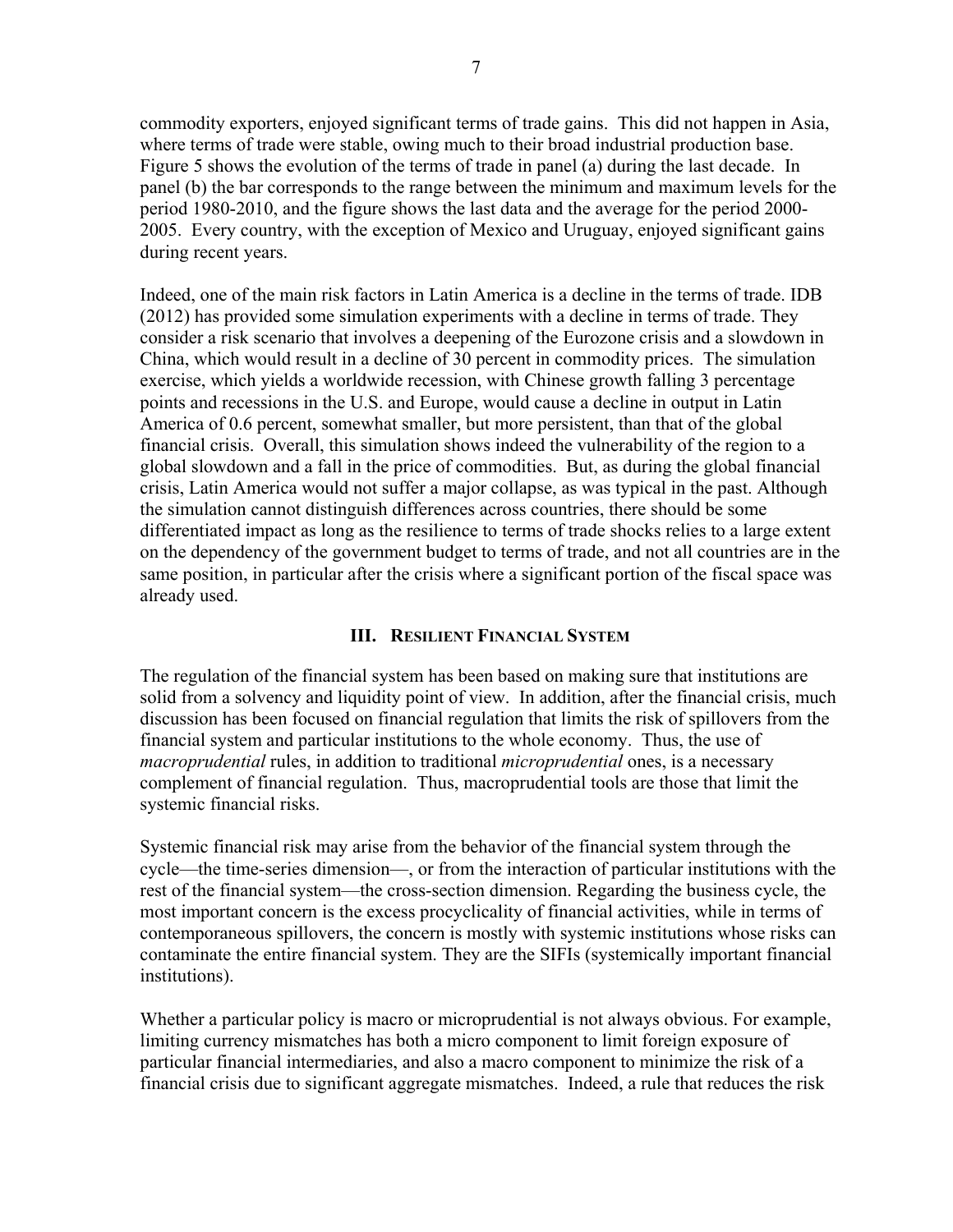of insolvency of single institutions to macroeconomic shocks, by definition will be also protecting the integrity of the whole system.

In this regard, Latin American countries have been applying macroprudential rules for a long time, even if they did not call it that. In the remaining of this section I will discuss some features of Latin American banking systems that help to explain their resilience to the global financial crisis<sup>8</sup>

A first characteristic of the Latin American banking systems are their relatively high levels of capital and low levels of leverage (Figure 6). All countries had regulatory capital above the 8 percent required by Basle II.<sup>9</sup> This is the result of higher regulatory capital requirements and limits on leverage, as well as the internal strategies of local banks willing to hold larger levels of capital.

Of course, the crisis revealed that leverage could have been larger through off-balance-sheet investment operations that reduced leverage artificially. This is at the center of the issue of leveraging in the trading book. Proposals along the Volcker rule of separating investment banks from commercial banks go in the direction of reducing financial risks. The route followed in emerging markets, which avoids complicated regulation, is to set limits to the instruments that can be held by banks. For example, in the case of Chile, banks can only hold corporate and Chilean bonds. In terms of derivatives, only interest rate and exchange rate derivatives are allowed. All other operations must be done through other financial institutions, which are also subject to financial regulation and can be subsidiaries of banks. More recently, Brazil and Mexico have also been limiting the use of derivatives in the banking system.

The strong financial system did not avoid a sharp contraction of credit during the peak of the crisis. However, credit expansion resumed as the economies recovered. It is difficult to disentangle how much of this was due to a decline in the demand for credit or restrictions from the supply side. Certainly, both factors may have played a role, as the increase in uncertainty tightened financial conditions and reduced demand, as surveys on financial conditions showed.

The degree of financial deepness, from the point of view of the banking system, is usually measured by the ratio of private banking credit to GDP. Latin America ranks relatively low, as do many other emerging markets. Therefore, periods of financial deepening may be associated with credit booms, not only because average household debts are increasing, but also because of the entrance of new households to the banking system (bancarization).

 $\overline{a}$ 

<sup>&</sup>lt;sup>8</sup> For recent examination of the use of macroprudential tools and the institutional arrangements of financial regulation in Latin America, see Céspedes and Rebucci (2011), Cifuentes et al. (2011), Jácome et al. (2012) and Tovar et al. (2012). Given the complexities that a full comparative analysis involves, the reviews are in general partial and focused on country experiences, as I also do in this section. In my case most of the examples and details come from the Chilean experience.

<sup>&</sup>lt;sup>9</sup> Chile appears to have the largest leverage ratio in the region. However, it is one of the countries that had the lowest volatility of output, and the evidence shows that the lower the volatility, the higher the leverage. See Central Bank of Chile (2009) for further evidence.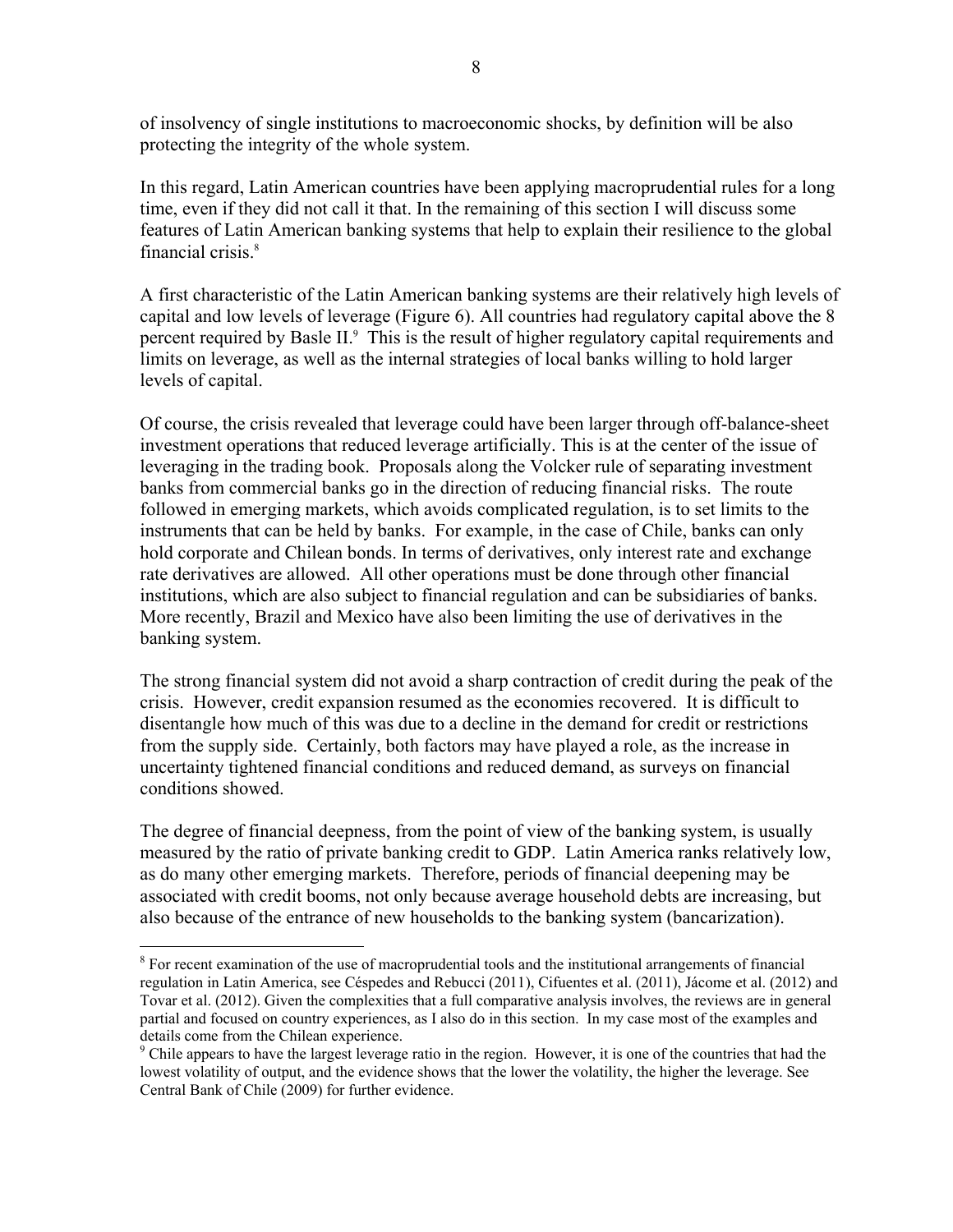Figure 7 shows the degree of deepness of the banking system for Latin America and other regions. First, indeed, the degree of deepness is quite low, except for the case of Chile, and in most countries of the region there was an increase during the 2000s. However this increase was much milder than that of emerging Europe or advanced economies. In the latter cases, it is more appropriate to talk about credit booms. The recent evidence is in sharp contrast with the experience of liberalization of the 1980s, which featured significant credit booms that were followed by the debt crisis, and the lost decade. During that period there was a rapid increase in domestic credit, fueled to a large extent by capital inflows in the form of external debt. Countries that had a higher expansion were also the ones that had greater output losses from the crisis (De Gregorio and Guidotti, 1995). Prudential regulation, together with macroeconomic policies that did not pursue unsustainable expansions may have been behind this fact, although more empirical research is needed to contrast both experiences.

Another myth that the debt crisis terminated was the idea that when the external imbalances are of private origin they are not a problem (the Lawson doctrine). The Chilean case was a prime example of a large private imbalance causing a very severe crisis. More recently we have seen this happen all over Europe.

The most used instrument to reduce credit expansion has been reserve requirements, by which banks are required to hold some fraction of their deposits as liquid reserves. Raising reserve requirements increases the costs of borrowing. All countries have reserve requirements, but as a macroprudential rule they must change along the business cycle. Brazil, Colombia and Peru have used in recent years changes in reserve requirements to stem credit booms. According to Tovar et al. (2012) the effects of this policy is moderate and transitory. Although reserve requirements may be effective, they have also some side effects as banks will look for new forms of funding to alleviate raising requirements, which may end up generating vulnerabilities. They may also move credit to unregulated credit providers, incentivizing the shadow banking system.

The Achilles heel of financial systems in emerging markets has been currency mismatches. However, this is not only in the banking system, which is easy to regulate. The problem has not been in the balance sheet of banks, but in the exposure of corporations that borrowed in foreign currency and have most of their activities in the non-traded goods sector. Moreover, in Emerging Europe even mortgages were done in foreign currency. This exposes the financial system to weaknesses stemming from currency mismatches of their borrowers. All Latin American countries, surveyed in IDB (2005), have regulations on currency mismatches in the banking system. This goes from quantitative limits to currency exposure to include exchange rate exposure in quantifying credit risk, with its consequences on capital requirements. At the corporate level, regulation also is based on requiring to internalize the risk of currency exposure of their borrowers. For example, in the case of Chile, this results in more provisions to foreign currency lending when the borrowers have most of their income in domestic currency. Of course, this requires more forward-looking provisions, something that is being currently studied and implemented in several Latin American countries (Cifuentes et al., 2011). In Peru, a dollarized economy, as well as Uruguay, additional capital requirements are applied to foreign currency lending to un-hedge borrowers.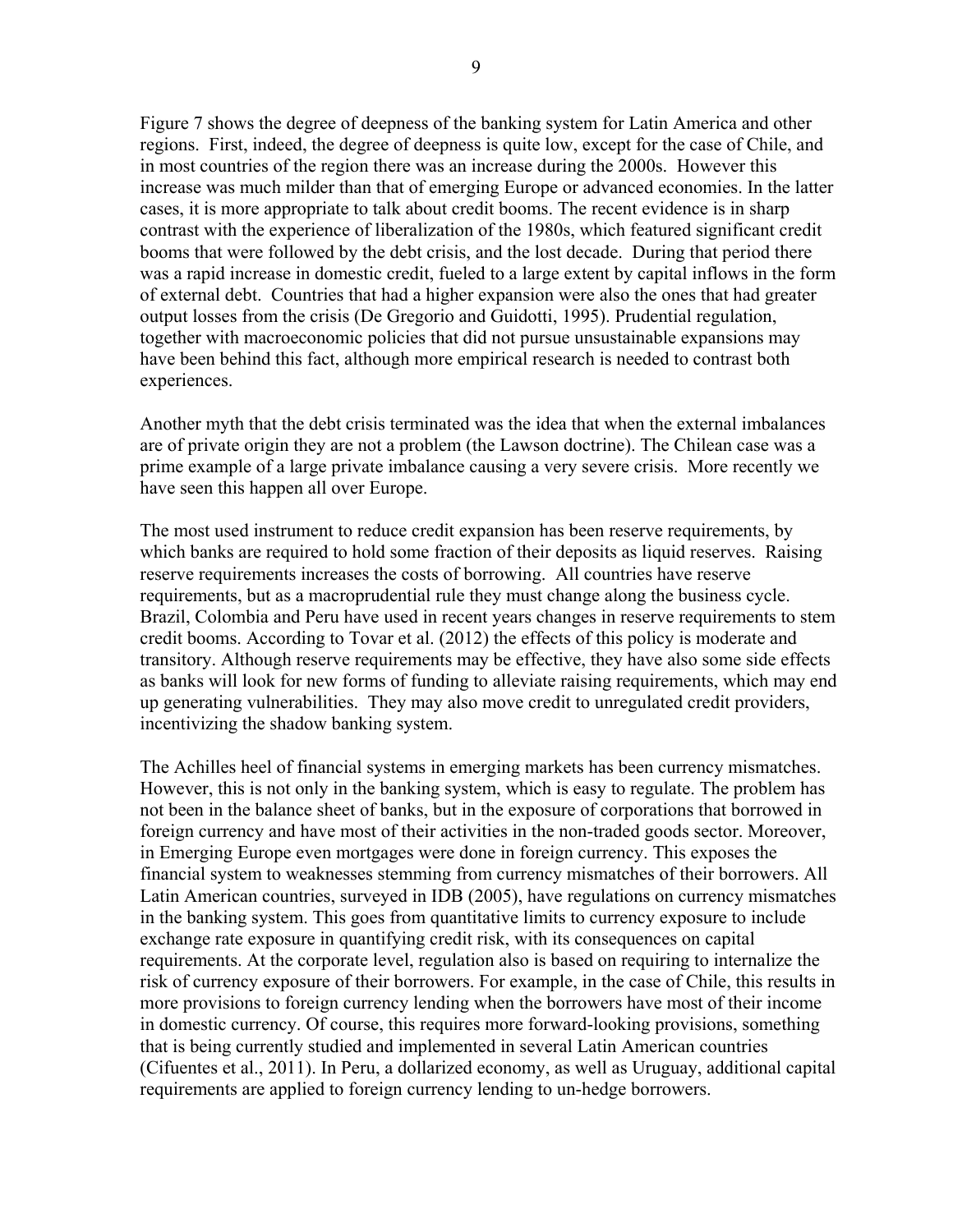From a factual point of view, as shown in the previous section, the balance sheets of banks were resilient to large, and unprecedented, fluctuations in the exchange rate. Only in the cases of Brazil and Mexico in Latin America, and Korea in Asia, some large corporations were exposed to exchange rate derivatives. These derivatives were highly complex and there was concern from the financial stability standpoint. The lesson to be learned from this event is that markets require more disclosure in the financial statements of corporations about their effective currency exposure, especially when dealing with complex instruments. Banks should take this into account when making provisions and extending credit.

Another important source of financial risks is the exposure of the domestic banking system to foreign banks. Cross-border flows are highly volatile. Figure 8 shows the evolution of crossborder claims of foreign banks in Latin America and Asia. The cycle was more pronounced in Asia. In countries like Korea and Malaysia, the decline in 2008.IV was 6.7 and 5 percent of GDP, respectively, while the maximum decline in Latin America was in Chile, with a fall of 3 percent of GDP.

The composition of foreign claims according to the source country is presented in Figure 9 for emerging Europe, Asia and Latin America. While emerging Europe is more exposed to European banks, and Asia is more equally exposed across regions, Latin America is exposed to Spanish banks, mainly Santander and BBVA. Spanish banks have followed an arm'slength strategy. But the main feature, which could have made Latin American countries less affected by its exposure to foreign banks, is that most foreign banks operating as commercial banks have their affiliates constituted as subsidiaries. Thus, the subsidiary operates just as a domestic bank, with its own capital, its own board of directors, and strict rules for deposits of the subsidiary in the parent bank. $10$ 

Subsidiarization does not necessarily produce full "ring-fencing," as the cases of Central and Eastern European countries shows, where foreign banks also operated as subsidiaries. But subsidiarization also induces more local funding. Figure 10 shows that within the three regions, Latin America is the one where funding comes more heavily from local sources.<sup>11</sup> Indeed, Kamil and Rai (2010) examine why Latin American financial systems were resilient to the global financial crisis. They show that this happened because global banks' credit is mostly channeled in domestic currency and foreign banks operate as local subsidiaries, funded mostly with domestic deposits. Therefore, subsidiarization, strong regulation on currency mismatches, broad base of deposit funding, low reliance on short-term wholesale funding, and a simple trading book, may help to understand the strength and resilience of the banking system in the region.

<u>.</u>

<sup>&</sup>lt;sup>10</sup> Many countries adopt the same regulation for branches and subsidiaries. The most relevant difference is that branches do not have a local board, while subsidiaries do. With branches, the foreign bank is responsible for any problem in its affiliate, and hence a subsidiary limits contagion. In addition, subsidiaries can have local or other partners. These are strong incentives for banks to use the subsidiaries model to expand across regions. <sup>11</sup> For further discussion on cross-border banking, see CIEPR (2012), and, for an analysis of vulnerabilities of

Latin American economies to its exposure to Spanish Banks, see IDB (2012), chapter 8.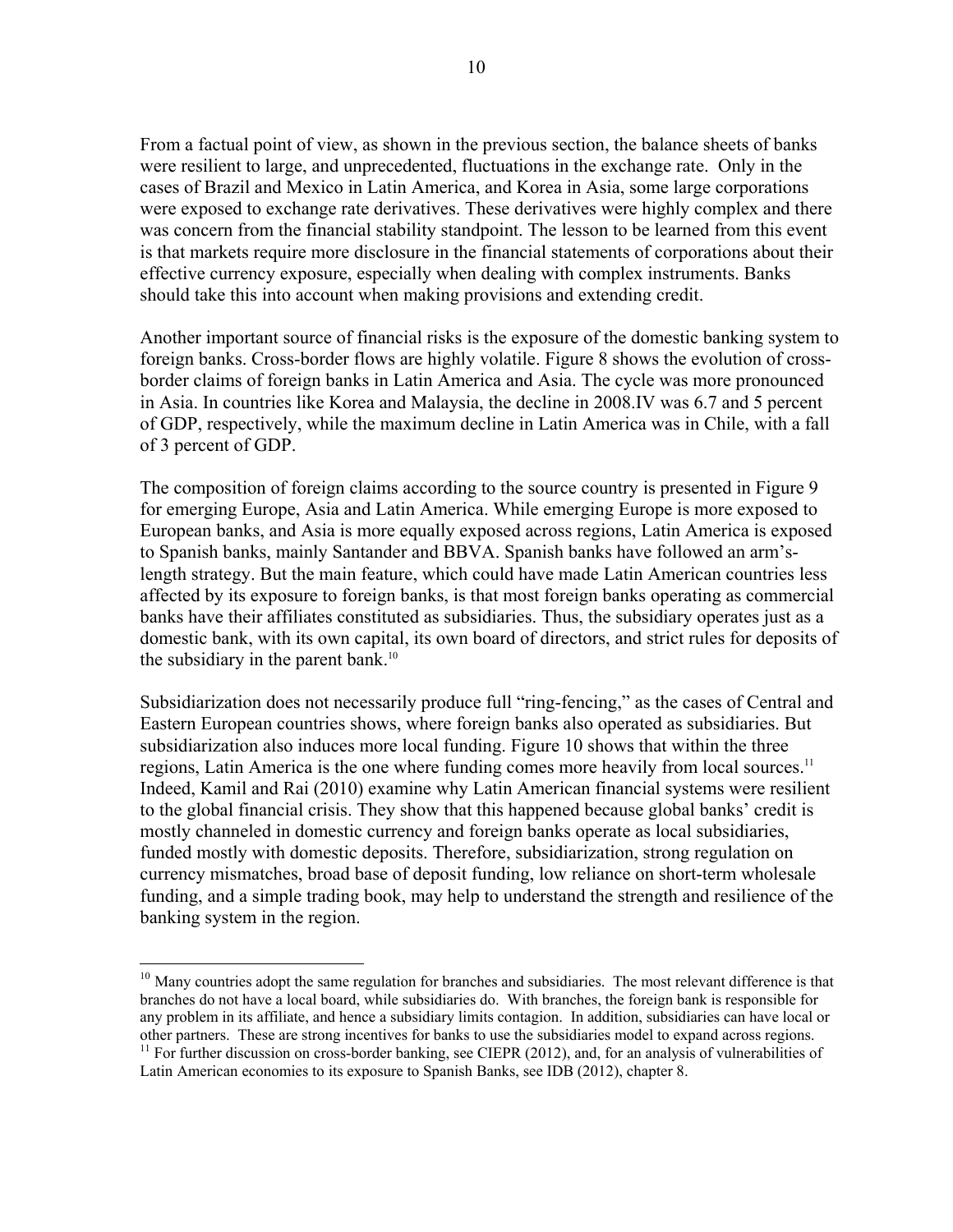Finally, another macroprudential tool being discussed for emerging markets is capital controls. As with the case of reserves accumulation discussed in the next section, capital controls are instruments used with a dual purpose: limiting exchange rate appreciation and fostering financial stability. However, these concerns have two different sources in terms of the financial accounts. The pressures on the exchange rate depend on net capital flows, while the financial stability considerations depend on gross flows.

Net inflows are the counterpart of the current account deficit, and the exchange rate depends on the savings-investment balance of the economy. In recent years, and contrary to the surge of capital inflows of the early 1990s, current account deficits in emerging markets have been limited, and even many commodity-exporting countries have built current account surpluses. Therefore, they are net exporters of capital. Of course, in the data we may see large net inflows, but they have been mostly associated with the accumulation of reserves, which has been geared to a large extent to protect competitiveness.

On the other hand, there has been a large increase in gross flows as a result of greater financial integration. These flows can have important effects on financial stability, and the use of macroprudential policies may be called for. This has been the case of Korea, where large inflows to the banking system have been considered a source of potential financial risks. Korea is a country with very large foreign funding. Korea implemented a capital levy on non-core liabilities in August 2011. Banks pay a levy of 20 basis points for foreigncurrency-denominated liabilities of less than 12-month maturity (CIEPR, 2012). Although this levy may reduce foreign borrowing by banks, it does not necessarily reduce net inflows, as portfolio shifts may change the source of external funding. In Latin America, Peru has used a similar levy on foreign borrowing and also applied fees for the sale of Central Bank of Peru bonds. Brazil has experimented with broader capital controls, by using reserves requirements on foreign borrowing and a tax on transactions of fixed-income instruments and equity. Colombia applied an unremunerated reserve requirement, similar to that of Chile in the 1990s, during 2007-2008.

The evidence on the effects of capital controls on financial stability and on exchange rates is inconclusive. The preservation of financial stability has happened both in countries that did and did not apply capital controls, while exchange rates have behaved in similar patterns regardless of the use of capital controls. The jury is still out, but two final comments are in order. First, capital controls may be a tool in disguise to fight other distortions that encourage capital inflows, such as very high interest rates. This may have been the case of Brazil in recent years. And second, Chile, the poster child for capital controls during the 1990s, was able to weather the big financial storm without the use of controls. Perhaps the experience of the 1990s is reminiscent of the more recent case of Brazil, where very large interest rate differentials encouraged capital inflows.<sup>12</sup>

 $\overline{a}$ 

 $12$  For a review of the Chilean experience with capital controls, see Cowan and De Gregorio (2007), and for a large set of countries, see Magud et al. (2011).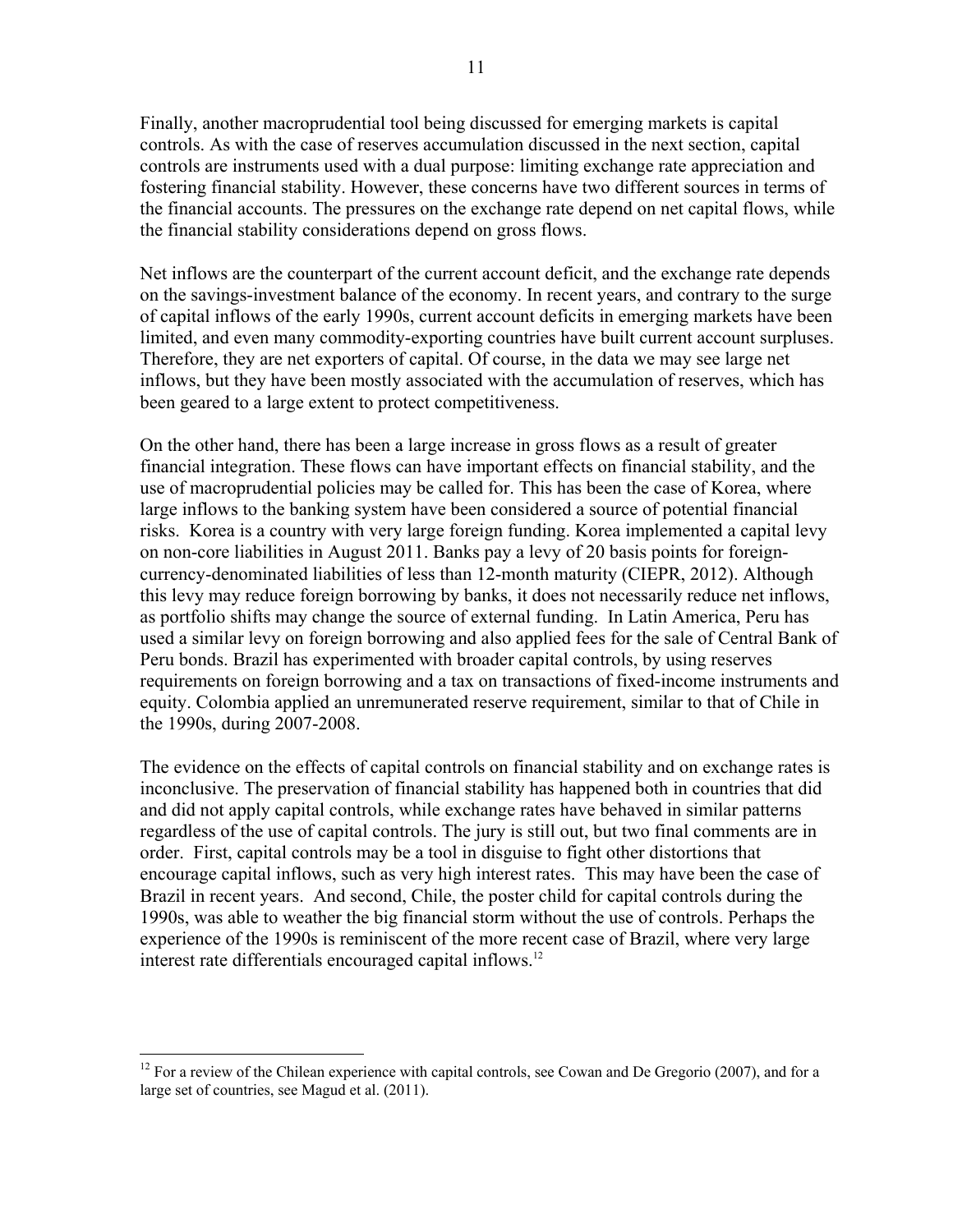#### **IV. THE ACCUMULATION OF INTERNATIONAL RESERVES**

As discussed before, emerging markets have accumulated large amounts of reserves in the last years (Figure 11).<sup>13</sup> The holding of international reserves are one of the most common macroprudential policies in emerging markets to reduce the risk of balance of payment crisis, but also the process of reserves accumulation serves also for exchange rate purposes.<sup>14</sup>

International reserves play a dual role (Aizenman and Lee, 2005). On the one hand, they provide a buffer against sudden stops of capital inflows. This is the self-insurance, or precautionary, motive to accumulate reserves. International reserves reduce the risk of balance of payment crisis. On the other hand, the accumulation of reserves entails an intervention in the foreign exchange market, ameliorating the pressures for appreciation. This is the mercantilist motive of reserves accumulation. Although the impact of sterilized intervention is not entirely clear, it may transitorily prevent an appreciation of the currency.

The high level of reserves during the global financial crisis played an important role in the resilience displayed by emerging economies. Indeed, the level of international reserves has been one of the few variables that have shown to be relevant in mitigating the output costs of the crisis (Frankel and Saravelos, 2010; Gourinchas and Obstfeld, 2012). Indeed, during the peak of the crisis, countries that had larger volumes of reserves experienced a smaller increase of their CDS spreads. This reduced the impact of the crisis on financing costs.

International reserves may have rendered credible the provision of liquidity in some cases and protected the exchange rates in others. In particular, Brazil, Korea and Mexico, which intervened in complicated moments during the financial crisis, due to difficulties in their corporate sectors, may have seen the credibility of these measures enhanced by their massive reserves holdings. Thus, the level of reserves and the significant depreciation of their currencies may have helped mitigate the effects of the global financial crisis. As most countries did not deplete reserves massively, this could be interpreted as reserves having little impact as insurance. However, the financial resilience of emerging market economies strongly suggests that having a high level of reserves, even if unused, can be a strong deterrent to speculation when facing sharp changes in global financial conditions. The majority of models seeking to determine the adequate level of reserves assume that they are used. Still, their deterrent effect is substantial, whether used or unused.

The dual role of reserves accumulation explains why self-insurance is so prevalent in emerging markets, and the current level of reserves could indicate that EMEs are overinsured. But, understanding over-insurance is necessarily related with interpreting the other component of demand for reserves: to affect the exchange rate.

<u>.</u>

 $13$  The figures are expressed as percentages of GDP. In some cases the decline of this ratio is just the result that reserves have grown less than GDP valued in dollars, such as the case of Chile and Indonesia, although their levels in dollars has increased over time. The fact that in 2011 most countries had more reserves as a fraction of GDP does not imply they were never used, since some countries actually used a small fraction of reserves during the crisis, although they kept accumulating thereafter.

 $14$ <sup>14</sup> The issues discussed in what follows are developed with greater detail in De Gregorio (2011).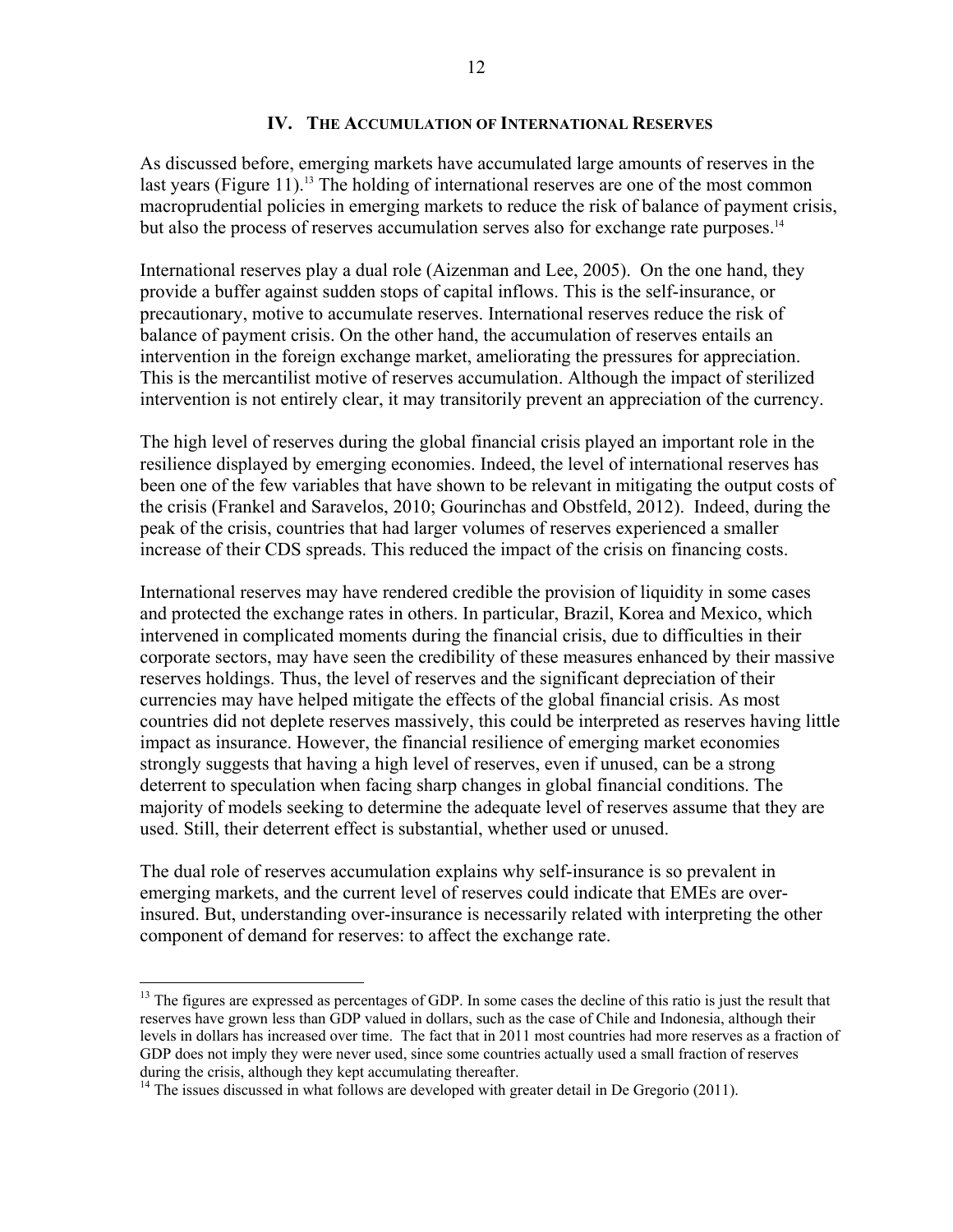Other forms of insurance exist that are less costly than reserves, but with no incidence on the exchange rate. Furthermore, these could generate pressure to appreciate the currency by signaling less vulnerability to external financial turbulence. Commodity exporting countries can use *commodity hedges* instead of hoarding reserves and this could be a better instrument

from the financial standpoint. Multilateral contingent credit lines can be used, as is the case of the IMF's Flexible Credit Line. Also bilateral agreements on currency swap lines can be signed, which, although common in relatively large economies, are not available for smaller ones.

This dual effect of reserves accumulation could explain why many countries seem to have invested more than necessary in this self-insurance. In fact, interventions in the foreign exchange markets have their origin in fear of having a misaligned exchange rate. Furthermore, the dual role of reserves may also explain why so few countries have contracted the Flexible Credit Line of the IMF.

The FCL is a good idea as insurance. A problem arises, however: What would happen if a country decided to take a contingent credit facility instead of hoarding reserves? First, such an economy would be safer, encouraging more capital inflows. Second, it would have less reason to intervene in the foreign exchange market because it would already be over-insured and would have other ways to obtain external funding in case of a sudden stop of private sources. So this is the difficulty that countries face when looking for cheaper insurance mechanisms: overlooking the fact that at the core of the decision on reserves is to affect the exchange rate.

In sum, the role of reserves as an insurance mechanism acts as a deterrent against sudden stops of capital inflows and destabilizing speculation against their currencies. But also, reserves accumulation has been a tool for exchange rate management. Certainly the holdings of reserves have a relevant carry cost that must be appropriately weighted when deciding to intervene in the foreign exchange market.

How much is the optimal level of reserves is an issue that has produced significant amount of research. It is not clear. However, the evidence from the crisis shows that emerging market economies were well protected with their actual levels of reserves, so, at least, they were not under-insured. On the other hand, keeping these levels of reserves is very costly, which limits the space for further accumulation, in particular when the costs of holding reserves are appropriately taken into account.

# **V. FINAL REMARKS**

Big financial crises have been common in emerging market economies. The debt crisis in the early 1980s in Latin America left many lessons for financial regulation. A first and major lesson was that more was no better than less financial deepening. The development of financial markets is a good thing, but leaving them unfettered was extremely risky and with very high probability it was an almost sure route to crisis. Indeed, studying this issue in Latin America many years ago I came to the conclusion that in Latin America growth during the eighties was lower in countries with more developed financial systems, since the collapse of their economies during the debt crisis was larger (De Gregorio and Guidotti, 1995). It was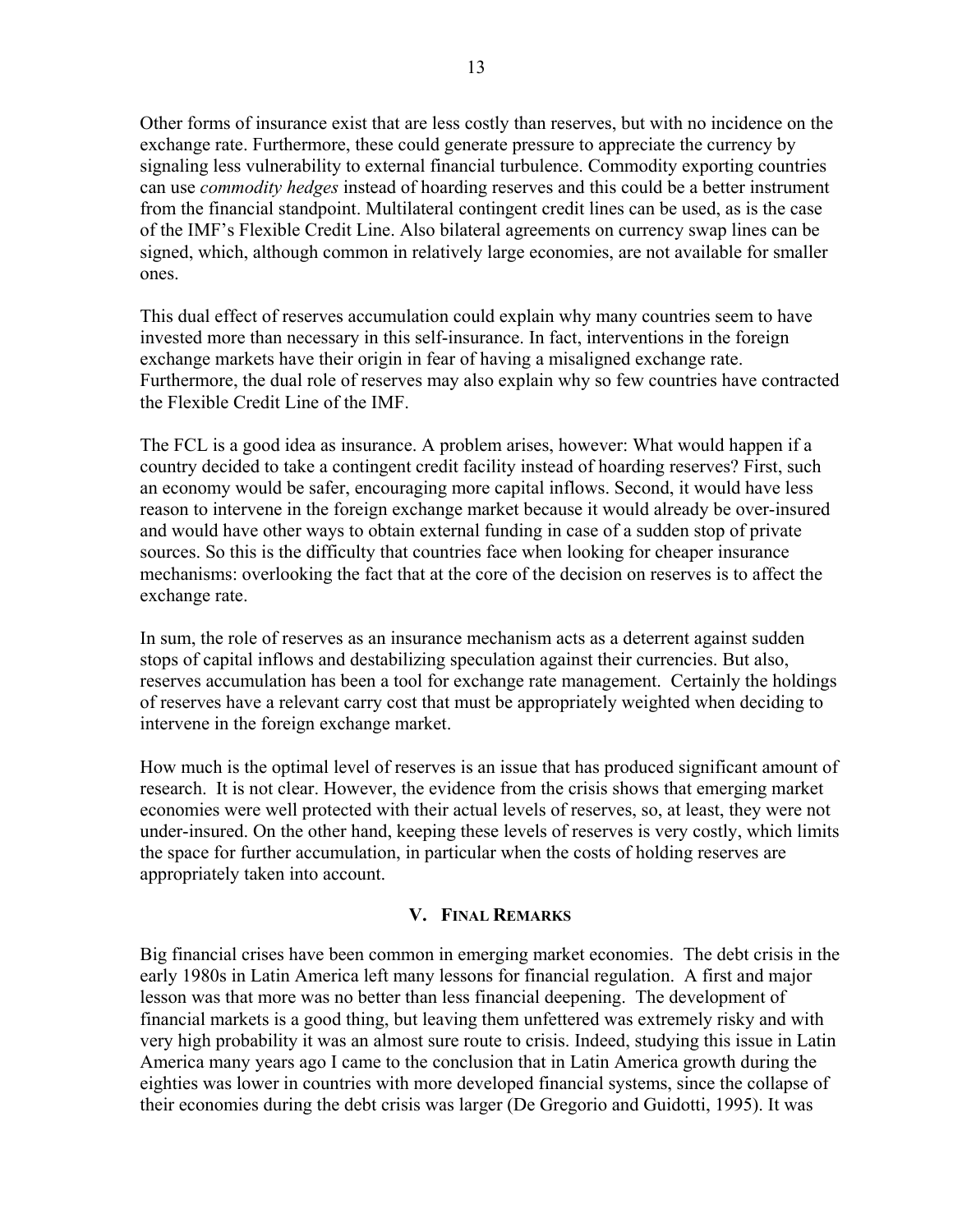Carlos Diaz-Alejandro, by the mid-eighties, who eloquently said "good-bye financial repression, hello financial crash" (Diaz-Alejandro, 1985). Some recent research also points in the same direction, namely, beyond a certain level, financial depth has marginal contributions to growth (Arcand et al., 2012; Cecchetti and Kharroubi, 2012).

Today, serious international efforts are being made to set guidelines to strengthen financial markets. However, "if it ain't broke don't fix it" is a reasonable starting point for reforms in emerging markets. Current regulatory proposals are particularly geared to regulate complex financial institutions, which are not the typical banks in emerging markets. Banks in emerging markets are simpler, and that is a strong reason why they have been resilient. Regulation must follow the complexity of the institutions, and a first rule in emerging markets is to start examining whether to allow financial innovation or not. Whether its potential benefits outweighs its risks. Once that question is answered positively, the appropriate regulation must be discussed. An overhaul of existing regulation is not the best starting point.

Many countries have been creating financial stability boards to coordinate all relevant agencies dealing with financial stability. Those boards have to be given clear mandate and assigned responsibilities, avoiding overlap and conflicts among agencies. New layers to financial regulation must be added in consistency with the existing duties of current regulatory agencies. Central banks have to play a critical role in this area, not only because they should lead the design of macroprudential tools and preserve financial stability, but also because they have the independence, or should be granted it where they don't have it, to perform this task effectively. This will not avoid future crises, but it should minimize their probability of happening. Several relevant steps have been taken in Latin America in this regard.

Efficient and strict regulation of the banking system is essential for promoting financial stability. However, this endeavor also has its risks. As the banking system becomes better capitalized and more regulated, incentives to move financial intermediation to unregulated institutions increase. Thus, the shadow banking system may become larger and more risky. There will be always a tension between the extent and the perimeter of regulation, which must be permanently addressed. This has been a persistent problem with the application of capital controls.

Banking systems in Latin America are small and concentrated. Efforts to increase competition are always welcome. But, new tensions will appear as competition also encourages search for yield. Indeed, the search for yield in advanced economies was also responsible for excessive risk-taking. Coordination between competition authorities and financial regulators is important. Competition cannot be promoted at the cost of increased vulnerabilities.

As recently argued by Haldane and Madouros (2012), rules that become too complex are not necessarily robust.<sup>15</sup> Preserving simplicity in a complex financial system is not always

 $\overline{a}$  $15$  See also comments by De Gregorio (2012).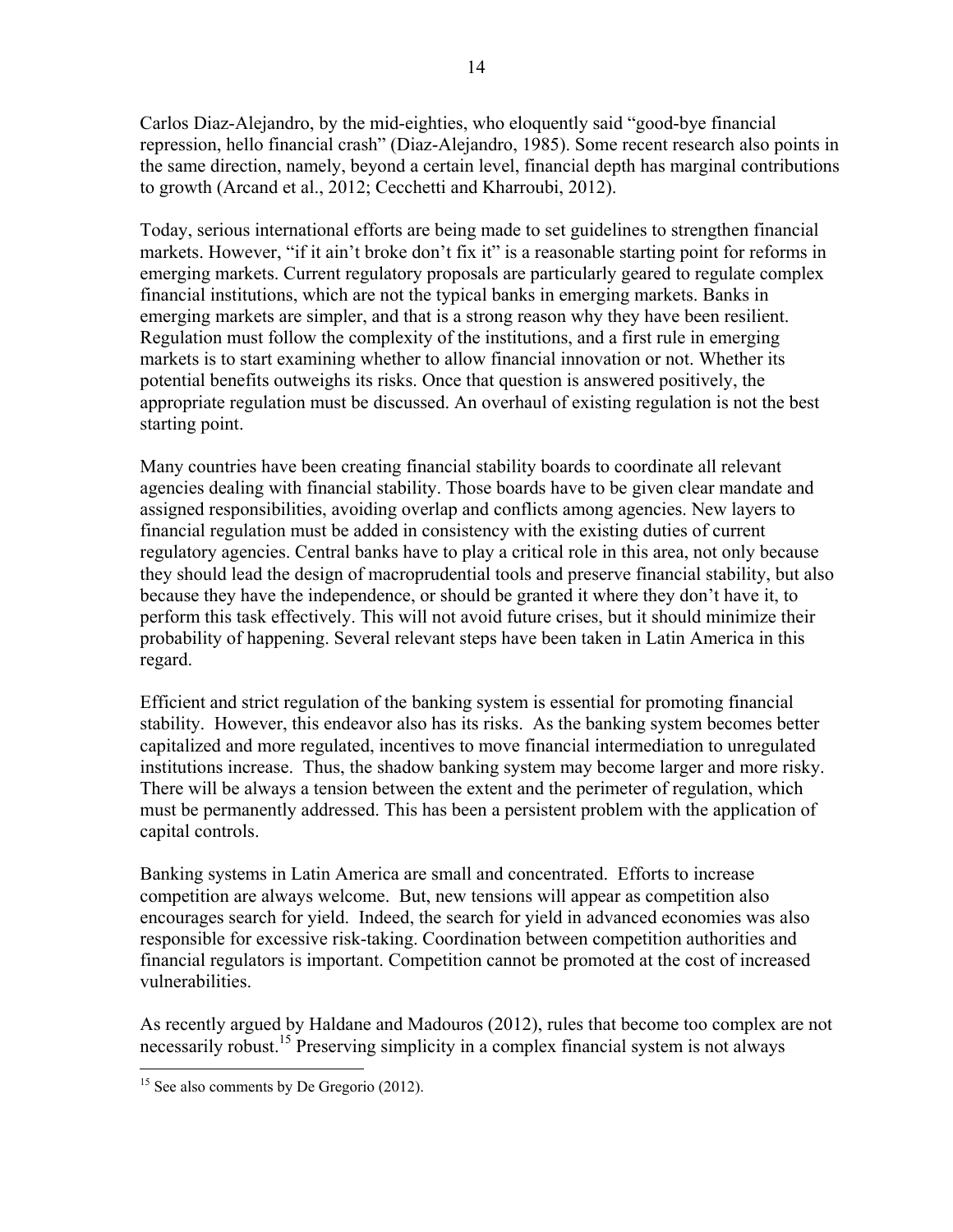possible, but avoiding the complexity that arises to accommodate the demands from different segments of the market may lead to inefficient regulation. The potential capture from vested interest may endanger financial stability.

One important attribute of regulators in emerging market economies, after having survived many crises, is a reasonable degree of prudence. In general regulators allow mainly activities that can be handled appropriately by financial intermediaries, but above all that can be understood and monitored well by market participants and financial regulators. The same happens with a significant part of the private sector, who know firsthand the perils of financial innovation. Indeed, when the private sector has paid the cost of their own mistakes they should become more aware of the risks. Bailing out those responsible for causing a crisis create moral hazard and do not induce prudence and discipline. However, the experience of some non-financial corporations dealing with complex derivatives previous to the crisis is a demonstration that financial policies cannot rely only on the good judgment of the private sector. Regulations, as well as appropriate risk management within firms, are central for preserving financial stability and minimizing the cost of disruptions.

Good macroeconomic policies and a strong financial system, with a little bit of luck too, have allowed emerging market economies to perform reasonably well during the crisis of the world economy. Persevering in fiscal responsibility, inflation control, flexible exchange rates and robust prudential regulation of the financial system are essential to go from recovery to sustained economic progress.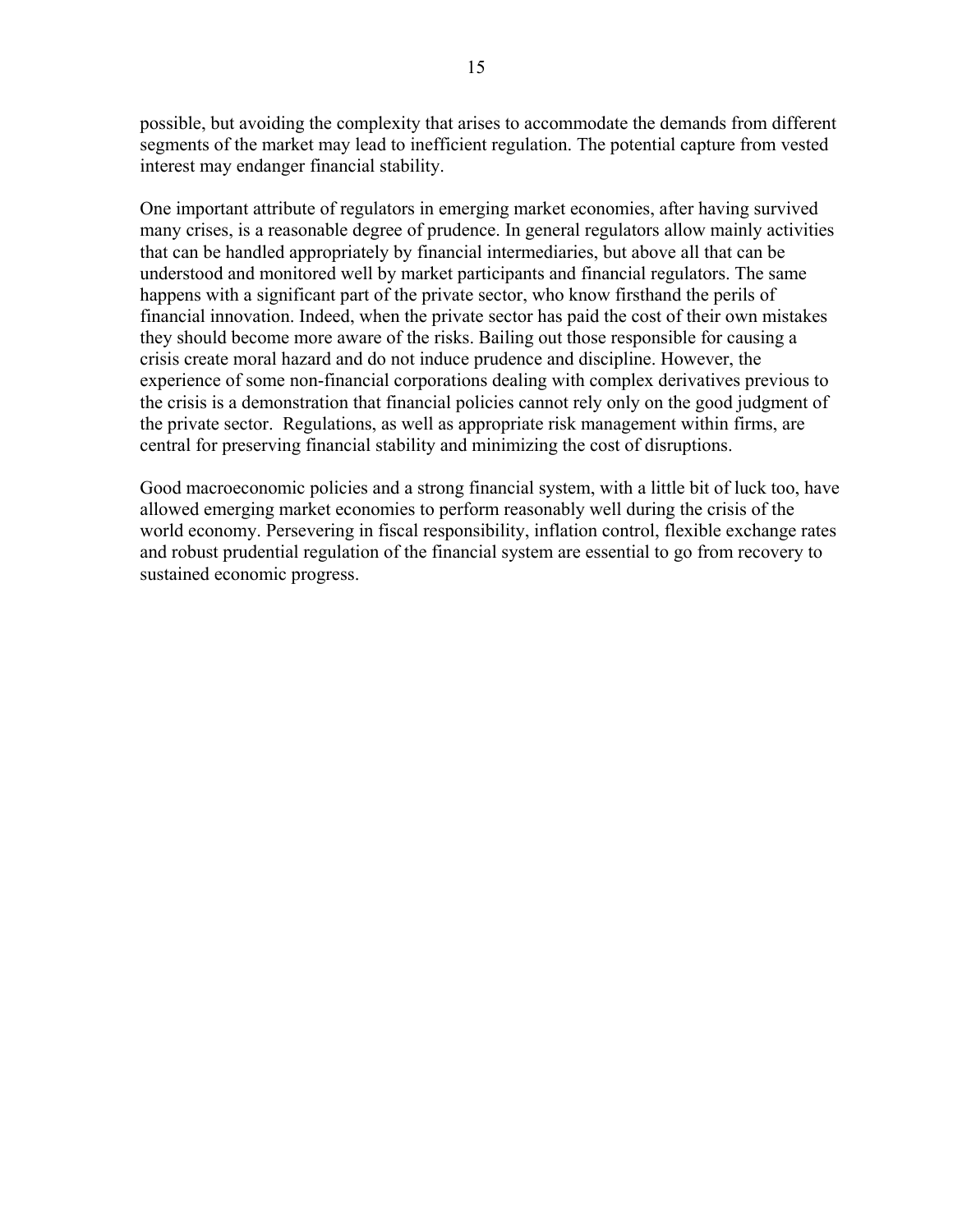#### **REFERENCES**

- Aizenman, J., and J. Lee, 2005, "International Reserves: Precautionary vs. Mercantilist Views, Theory and Evidence," IMF Working Paper 05/198.
- Arcand, J.-L., E. Berkes, and U. Panizza, 2012, "Too Much Finance?" IMF Working Paper 12/161.
- Cecchetti, S., and E. Kharroubi, 2012, "Reassessing the Impact of Finance on Growth," mimeo, BIS.
- Central Bank of Chile, 2009, *Financial Stability Report*, first half.
- Céspedes, L.F., and A. Rebucci, 2011, "Macro-prudential Policies in Latin America: A Survey," mimeo, IDB.
- CIEPR (Committee on International Economic Policy Reform), 2012, *Banks and Cross-Border Capital Flows: Policy Challenges and Regulatory Responses*, Washington, DC: Brookings Institution.
- Cifuentes, R., R. Alfaro, E. Olaberría, and R. Poblete, 2011, "The Chilean Financial System and Macroprudential Policies," *Financial Stability Report,* first-half, Central Bank of Chile.
- Cowan, K., and J. De Gregorio, 2007, "International Borrowing, Capital Controls and the Exchange Rate: Lessons from Chile," in S. Edwards (ed.), *Capital Controls and Capital Flows in Emerging Economies: Policies, Practices and Consequences*, NBER and The University of Chicago Press.
- Cowan, K., E. Hansen, and L.O. Herrera, 2005, "Currency Mismatches, Balance Sheet Effects and Hedging in Chilean Non-financial Corporations," in R. Caballero, C. Calderón, and L. F. Céspedes (eds.) *External Vulnerability and Preventive Policies*: Central Bank of Chile.
- de Carvalho Filho, I., 2010, "Inflation Targeting and the Crisis: An Empirical Assessment," mimeo, IMF, December.
- De Gregorio, J., 2011, "International Reserves Hoarding in Emerging Markets," Economic Policy Paper No. 40, Central Bank of Chile.
- <sup>------</sup>, 2012, Comments on Haldane and Madouros, presented at the Federal Reserve Bank of Kansas City's 36th economic policy symposium, *The Changing Policy Landscape*, Jackson Hole, Wyoming.
- –––––, 2014, *How Latin American Weathered the Global Financial Crisis*, Washington D.C.: Peterson Institute of International Economics, forthcoming.
- De Gregorio, J., and P. Guidotti, 1995, "Financial Development and Economic Growth," *World Development,* Vol. 23, No. 3, pp. 433-48.
- De Gregorio, J., and A. Tokman, 2007, "Overcoming Fear of Floating: Exchange Rate Policies in Chile," in N. Batini (ed.), *Monetary Policy in Emerging Markets and Other Developing Countries*, New York: Nova Science Publishers Inc.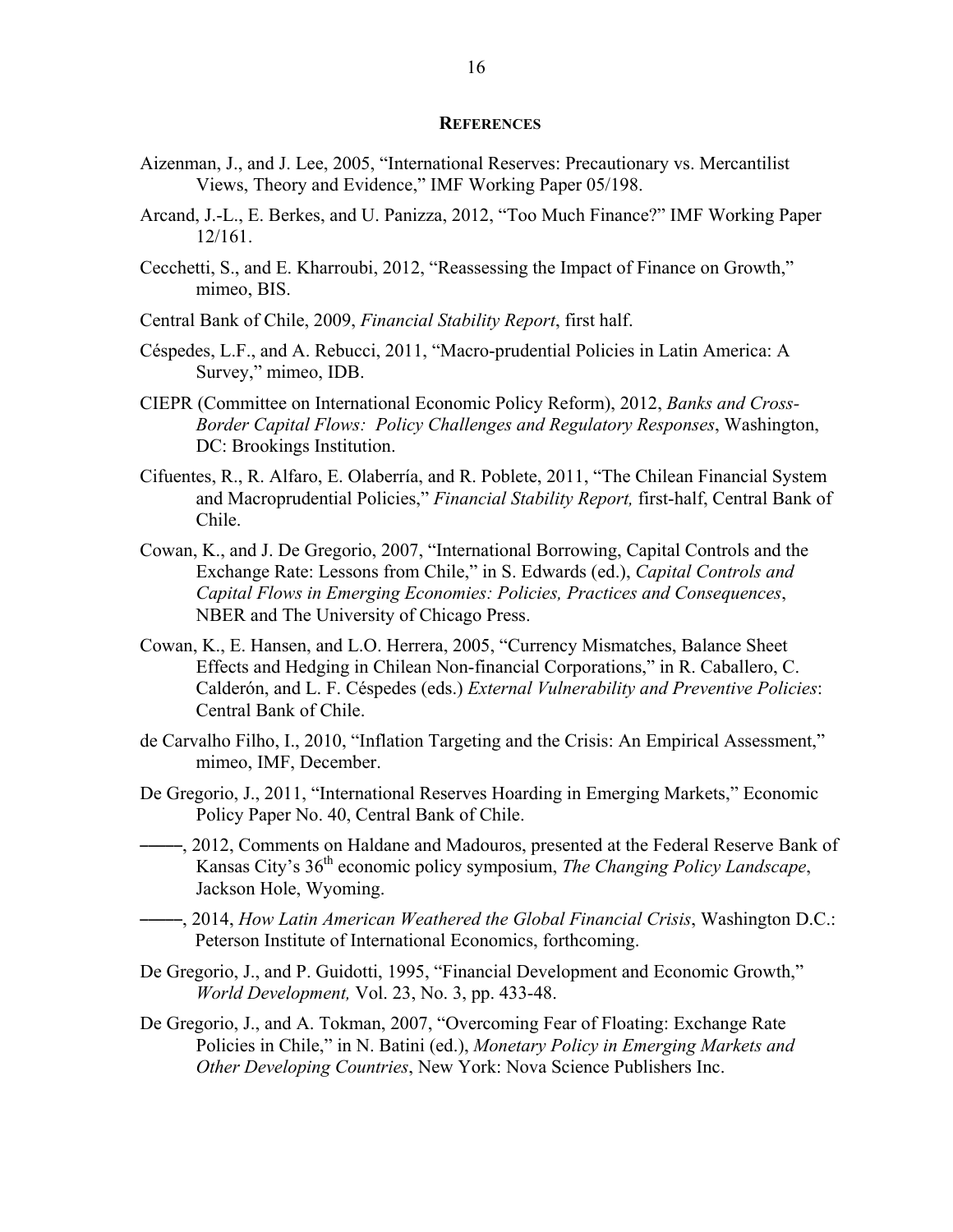- Diaz-Alejandro, C., 1985, "Good-bye Financial Repression, Hello Financial Crash," *Journal of Development Economics*, Vol. 19, No. 1-2, pp. 1-24.
- Frankel, J., and G. Saravelos, 2010, "Are Leading Indicators of Financial Crises Useful for Assessing Country Vulnerability? Evidence from the 2008-09 Global Crisis," NBER Working Paper No. 16047.
- Frankel, J., C. Végh, and G. Vuletin, 2011, "On Graduation from Procyclicality," NBER Working Paper No. 17619.
- Gourinchas, P.-O., and M. Obstfeld, 2012, "Stories of the Twentieth Century for the Twenty-First," *American Economic Journal: Macroeconomics*, American Economic Association, Vol. 4, No. 1, pp. 226-65, January.
- Haldane, A.G., and V. Madouros, 2012, "The Dog and the Frisbee," presented at the Federal Reserve Bank of Kansas City's 36th economic policy symposium, *The Changing Policy Landscape*, Jackson Hole, Wyoming.
- IDB (Inter-American Development Bank), 2005, *Unlocking Credit: The Quest for Deep and Stable Bank Lending,* Economic and Social Progress in Latin America: 2005 Report. Washington, DC: IDB.
- –––––, 2012, *The World of Forking Paths: Latin America and the Caribbean Facing Global Economic Risks*, The Latin American and Caribbean Macro Report 2012, Washington, DC: IDB.
- Jácome, L.I., E.W. Nier, and P. Imam, 2012, "Building Blocks for Effective Macroprudential Policies in Latin America: Institutional Considerations," IMF Working Paper 12/183.
- Kamil, H., and K. Rai, 2010, "The Global Credit Crunch and Foreign Banks' Lending to Emerging Markets: Why Did Latin America Fare Better?" IMF Working Paper 10/102.
- Magud, N., C. Reinhart, and K. Rogoff, 2011, "Capital Controls: Myth and Reality A Portfolio Balance Approach," NBER Working Paper No. 16805.
- Miller, M., P. Weller, and L. Zhang, 2002, "Moral Hazard and the U.S. Stock Market: Analyzing the Greenspan Put," *Economic Journal,* Vol. 112, No. 478, pp. C171–86.
- Tovar, C.E., M. Garcia-Escribano, and M.V. Martin, 2012, "Credit Growth and the Effectiveness of Reserve Requirements and Other Macroprudential Instruments in Latin America," IMF Working Paper 12/142.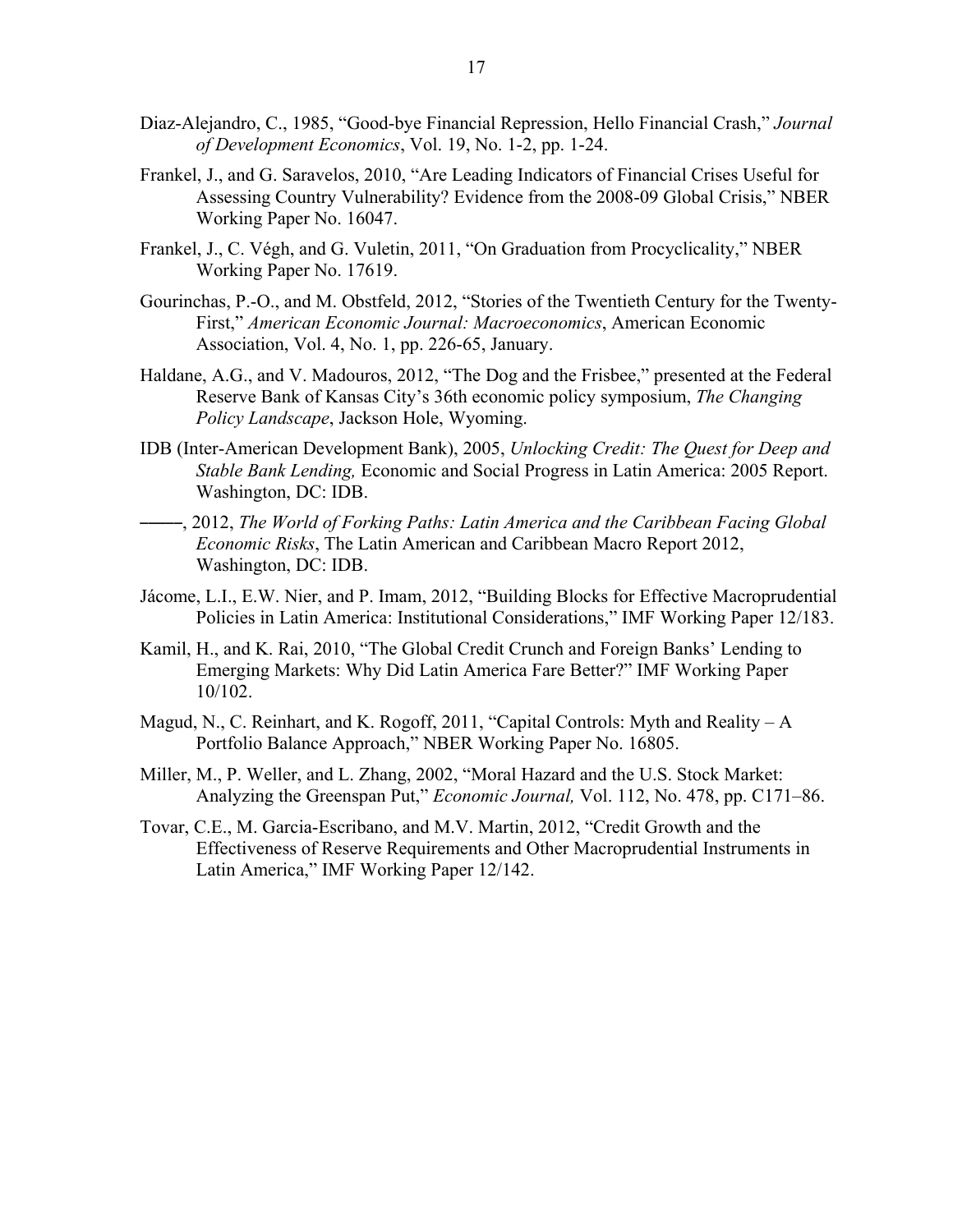

# **Figure 1. Gross Public Debt 2008**  (% of GDP)

Source: IMF, Fiscal Monitor Statistics.

# **Figure 2. Monetary Policy Interest Rates**



Source: Bloomberg.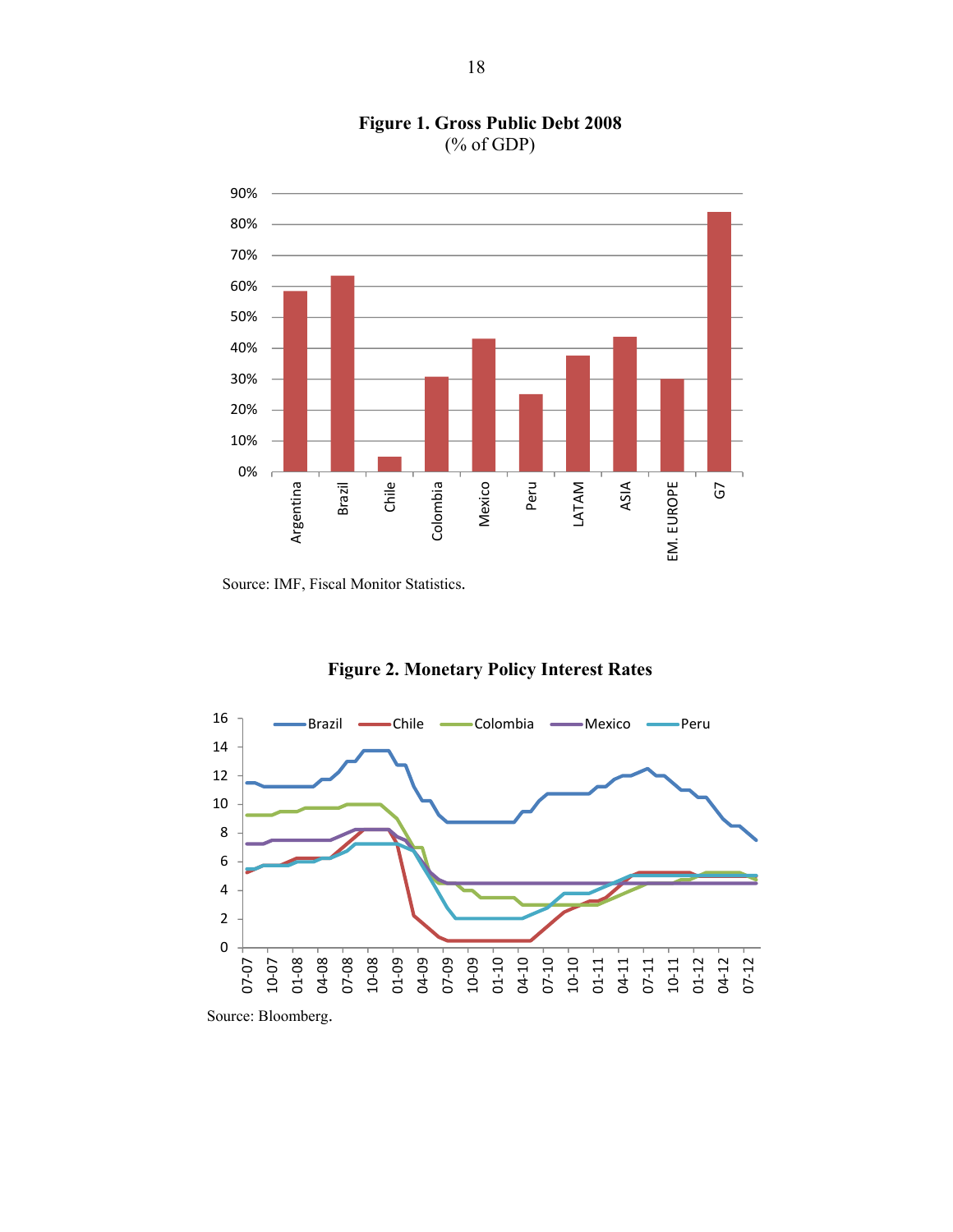

**Figure 3. Monetary and Fiscal Stimulus** 

MPR Dec. 2009 vs. maximun MPR during 2007-2009 (bp)

Sources: Bloomberg, Central Bank of Chile, IMF and Ministries of Finance. MPR: Monetary Policy Rate.





Source: Bloomberg. Figure in brackets indicates depreciation from bottom to top. An increase indicates a depreciation of the currency.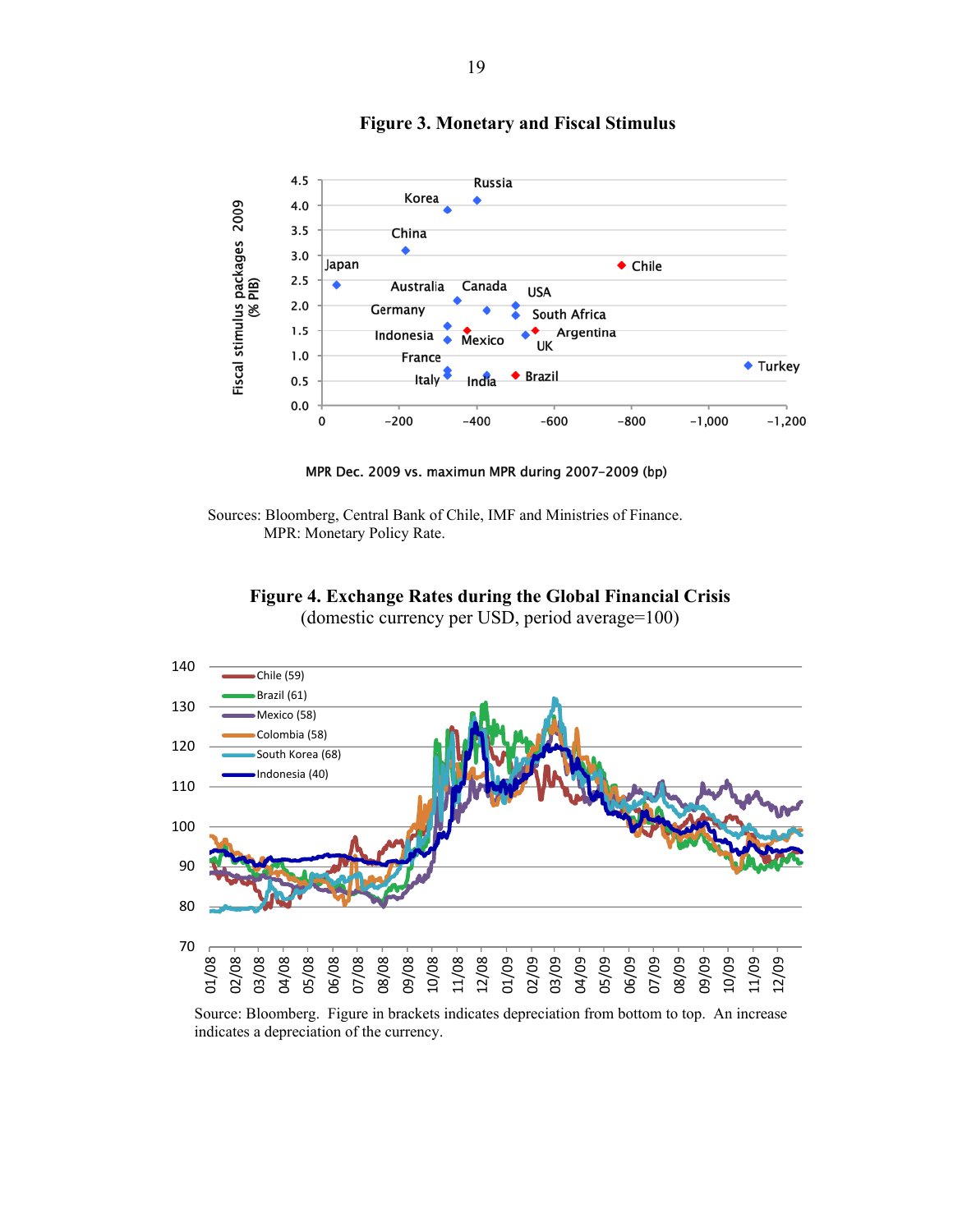





Source: World Bank, Net Barter Terms of Trade Index, http://data.worldbank.org/indicator/TT.PRI.MRCH.XD.WD

**Figure 5. Terms of Trade**  (Average 1980-2010=100)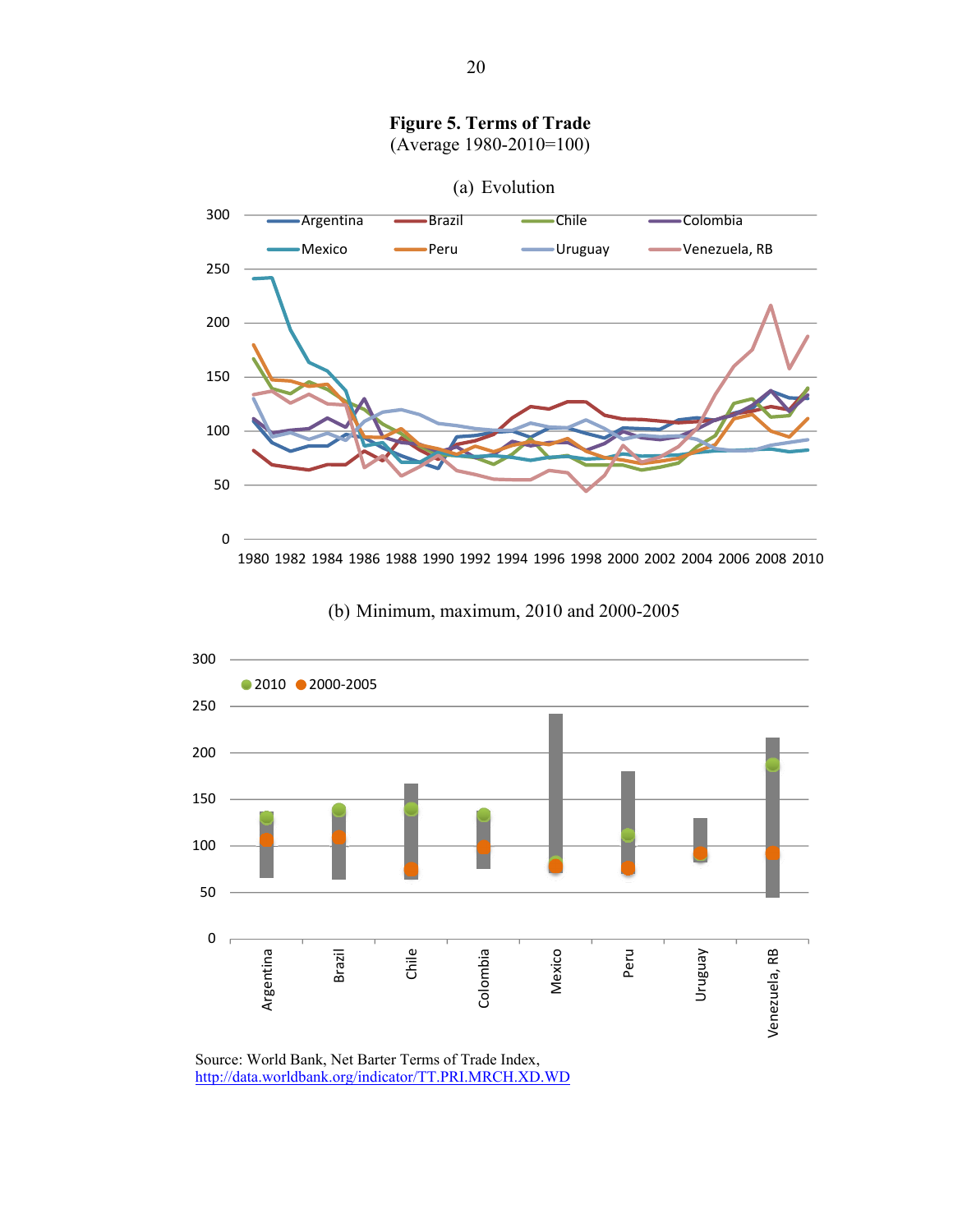

(times, percentage)



 Sources: Central Bank of Chile, *Financial Stability Report*, 2009-I, IMF. Considers only commercial banks. Investment banks are excluded and they have leverage ratios in 2008 of about 26.



**Figure 7. Private Credit as Share of GDP**  (percentage)

Source: IMF, IFS.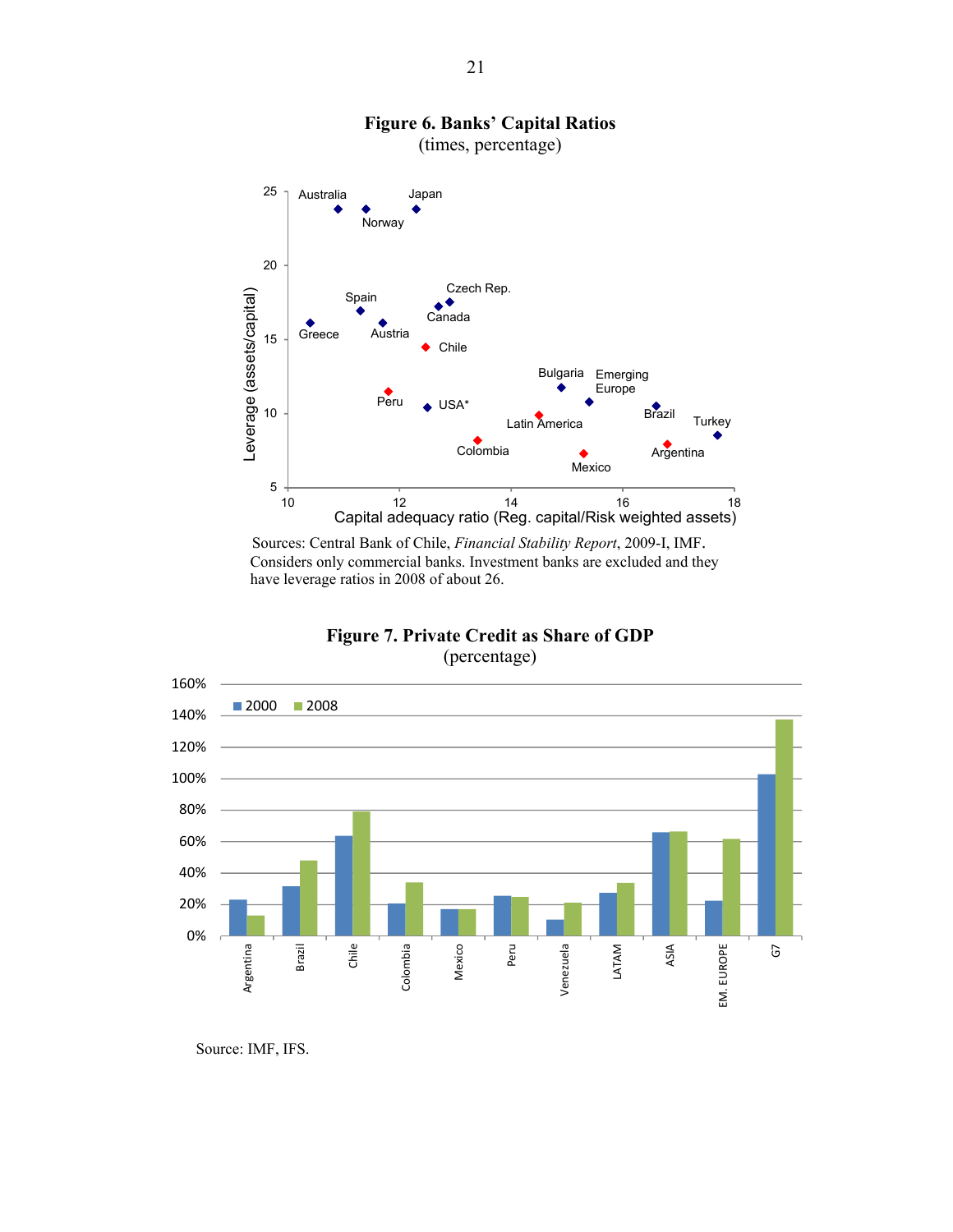

**Figure 8. Quarterly Change in Cross-Border Claims on Latin America and Asia**  (millions of US\$)

Source: Consolidated Banking Statistics (immediate borrower basis), BIS.



Source: Consolidated Banking Statistics (immediate borrower basis), BIS.